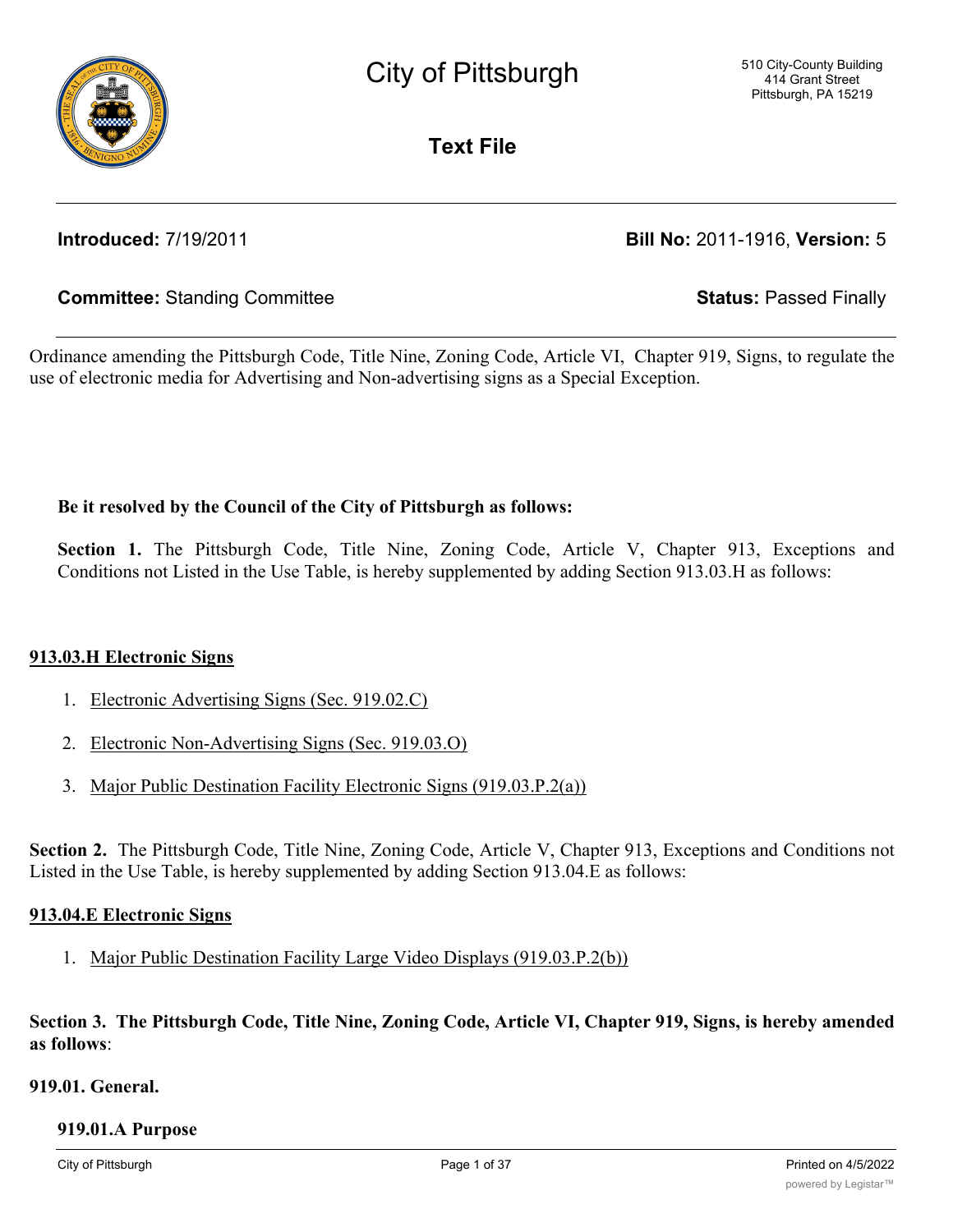The sign regulations of this chapter are intended to:

1. Encourage sound practices with respect to size, spacing, illumination, type and placement of signs for the purpose of safeguarding and enhancing properties in each of the various types of zoning districts;

2. Provide an environment that will promote the orderly growth and development of business and industry in the City;

3. Protect public investment in public structures, open spaces and thoroughfares;

4. Promote the safety and welfare of the people at-large.

5. Recognize the City's environmental attributes, systems of parks, Greenway Program, Riverfront Plan, and public open spaces and the effect that signage can have on these features and programs;

6. Recognize the City's built environment, its significant architecture and cultural resources which provide the City with a sense of its history;

7. Recognize that the unique views and vistas offered by Pittsburgh's many hills, valleys and rivers provide the city with a visual amenity which helps to attract residents, businesses and visitors to the City;

8. Preserve and perpetuate uncluttered and natural views for the enjoyment and environmental enrichment of the citizens of the community and visitors hereto;

9. Enhance the Community appearance, reduce visual clutter and blight, and promote the recreational value of public travel and the economic development of the community;

10. Promote safety upon the streets and highways in the City;

11. Recognize that advertising signs are a legitimate advertising medium in the locations which neither lessen the visual attributes of the City through the placement of such signs, nor cause confusion, safety problems or lessen the ability to identify local businesses through visual clutter; and

12. Regulate advertising signs, or billboards, within the City in the interests of economic prosperity, civic pride, quality of life and general welfare of the people who reside in, are visiting, are employed in or conduct business in the City.

## **919.01.B Applicability**

The sign regulations of this chapter shall govern and control the erection, rehabilitation, enlargement, illumination, animation and maintenance of all signs that are visible from the public right-of-way or from property other than that on which the subject sign is located. Nothing herein contained shall be deemed a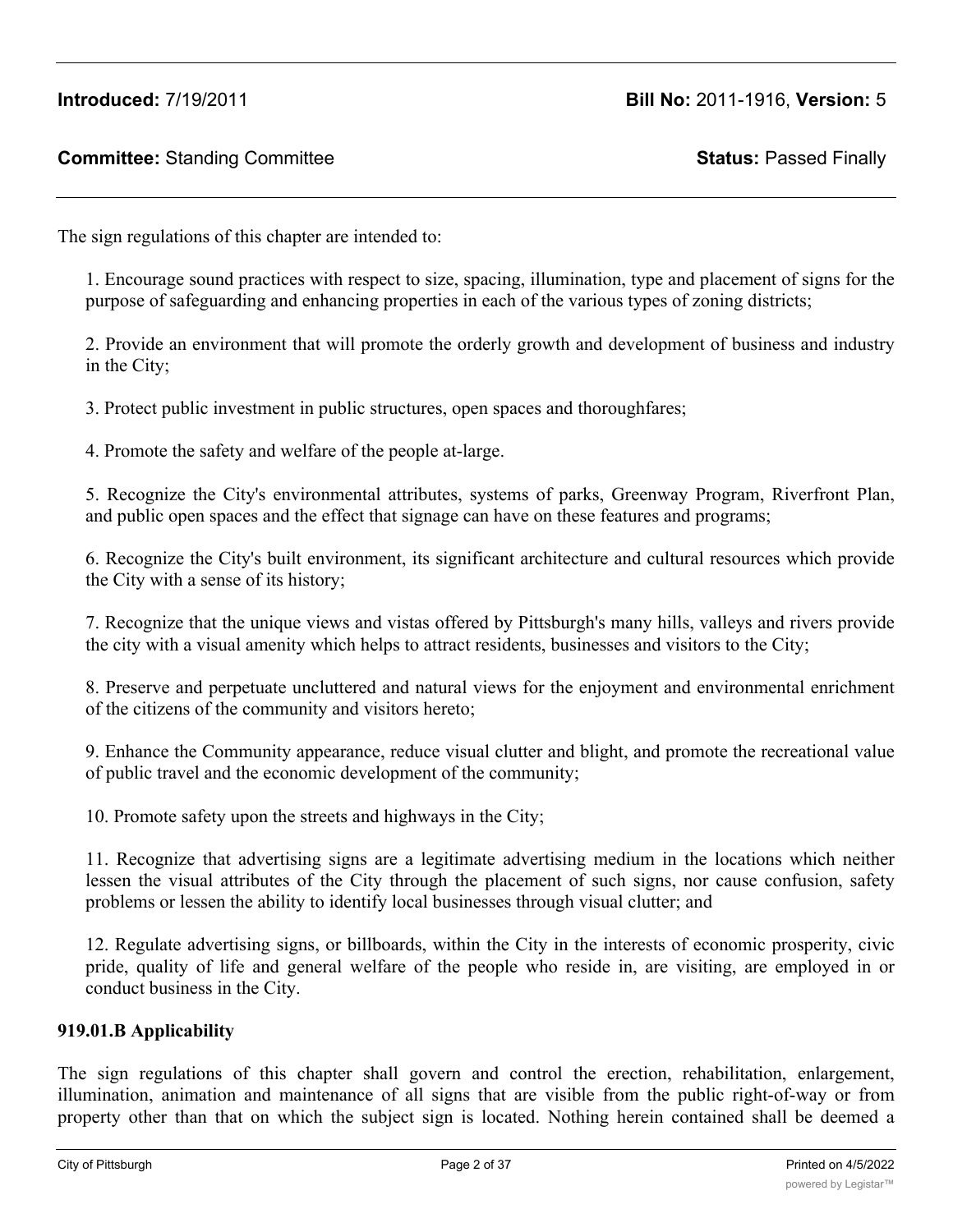waiver of the provisions of any other ordinance or regulation applicable to signs. No sign shall be painted on a wall or on the surface of any window or door of a building or other structure until the provisions of this Code are satisfied.

## **919.01.C Special Definitions**

The following special definitions shall apply throughout the Sign regulations of this chapter.

1. *Sign* means any surface, fabric or device bearing lettered, trademarked, pictorial, or sculptured matter designed to convey information visually and expose to public view the identity of a business, organization, building, or commercial product, service, or activity; or any structure designed to carry the above visual information.

(a) A sign includes, but is not limited to:

(1) Separate structure consisting of a face or faces upon which information is portrayed and its supporting elements including foundation; or

(2) A structure or device erected in the form of a symbol or trademark; or

(3) A structure or device designed to carry visual information, attached or fastened to another structure, such as on the wall or roof of a building; or

(4) A surface of a structure or device upon which lettered, pictorial or other visual information is painted; or

(5) Window signs, cloth banners, balloons, festoon lighting, pennants or other devices designed to attract attention by animation or direct or reflected lighting; or

(6) Visual information projected onto a surface by any device; or

(7) Search light or spotlights used to bring attention to any product, service, activity, event or location.

(b) A sign does not include:

(1) Merchandise, pictures or models of products or services incorporated in a window display;

(2) Holiday decorations customarily displayed in a window or on or about the premises of residential structures, or in windows of business uses, without business advertising; or

(3) Works of art or physical constructs that do not promote product, service, or activity.

2. *Advertising Sign* means a sign that directs attention to a business, commodity, service or entertainment,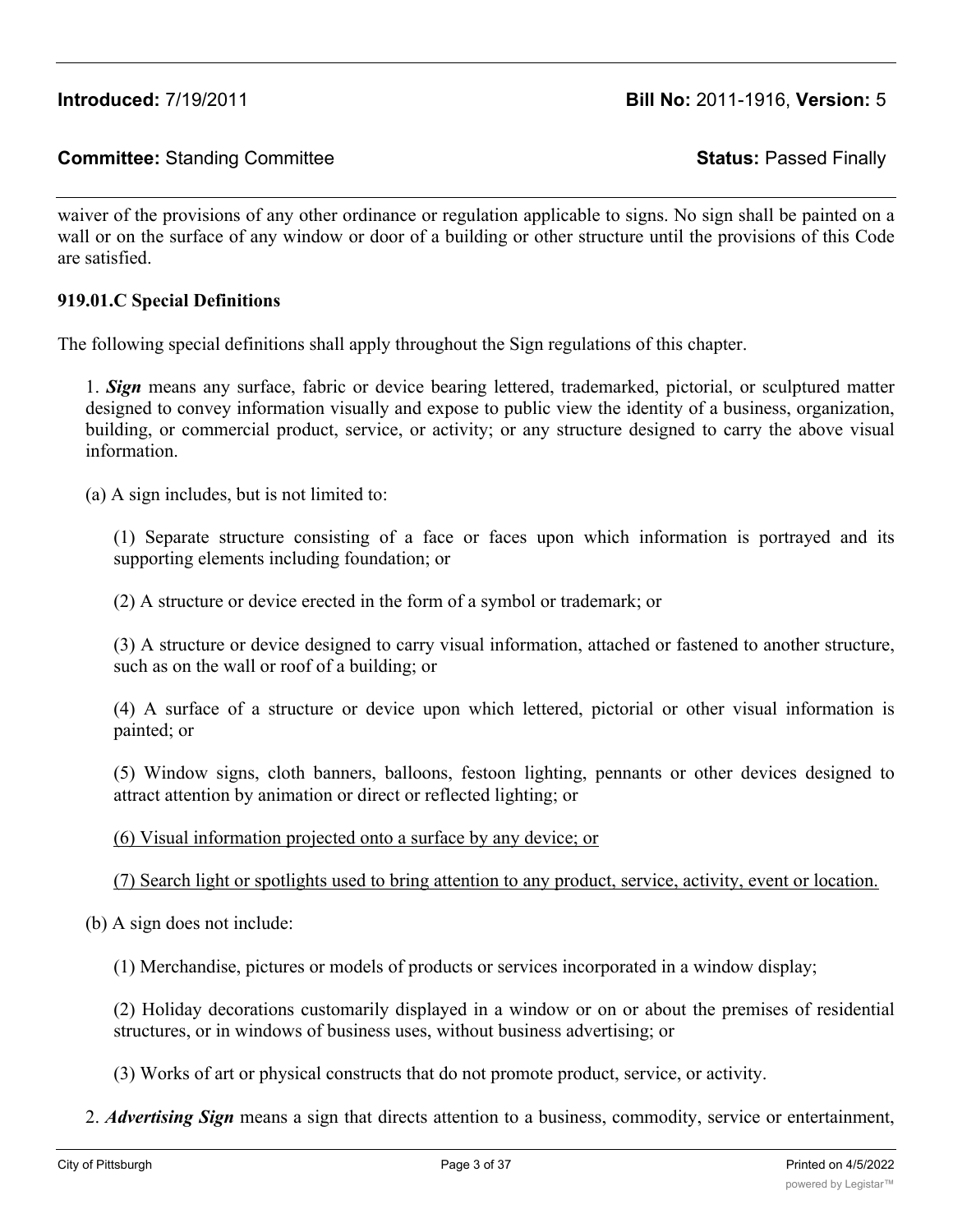conducted, sold or offered:

(a) Only elsewhere than upon the premises where the sign is displayed; or

(b) As a minor and incidental activity upon the premises where the sign is displayed.

3. *Business Sign* means a sign that directs attention to a business, organization, profession or industry located upon the premises where the sign is displayed; to the type of products sold, manufactured or assembled; and/or to the service or entertainment or other activity offered on such premises; except a sign pertaining to the preceding if such activity is only minor and incidental to the principal use of the premises.

4. *Identification Sign* means a sign used to identify the name of the principal entity occupying the premises; the profession of the principal occupant; the name of the building on which the sign is displayed; the name of a public destination facility, or portion thereof, including any sponsor or memorialized names assigned thereto; or the name of the major enterprise or principal product or service on the premises.

5. *Electronic Sign* means any sign, video display, projected image, or similar device or portions thereof with text, images, or graphics generated by solid state electronic components. Electronic signs include, but are not limited to, signs that use light emitting diodes (LED), plasma displays, fiber optics, or other technology that results in bright, high-resolution text, images, and graphics.

6. *Large Video Display* means an electronic sign that features real-time, full-motion, or pictorial imagery of television quality or better.

7. *Luminance* means the photometric quantity most closely associated with the perception of brightness. Luminance is measured in candelas per square meters or "nits".

8. *Motion* means the depiction of movement or change of position of text, images, or graphics. Motion shall include, but not be limited to, visual effects such as dissolving and fading text and images, running sequential text, graphic bursts, lighting that resembles zooming, twinkling, or sparkling, changes in light or color, transitory bursts of light intensity, moving patterns or bands of light, expanding or contracting shapes, and similar actions.

9. *Nits* are a unit of measure of brightness or luminance. One nit is equal to one candela/square meter.

10. *Public Destination Facility, Major* means a structure providing as its primary use cultural services, public assembly, and recreation and entertainment facilities (general, indoor and outdoor and gaming enterprise) and meeting the following criteria:

- a. A minimum annual attendance or patronage of five hundred thousand (500,000) people, or
- b. Indoor or outdoor seating to accommodate a minimum of ten thousand (10,000) people at a single event.

 $H_{\rm eff}$  assembly uses, fleading uses, flex markets, temporary events, primary and secondary schools are secondary schools are secondary schools are secondary schools are secondary schools are seen as  $\sim$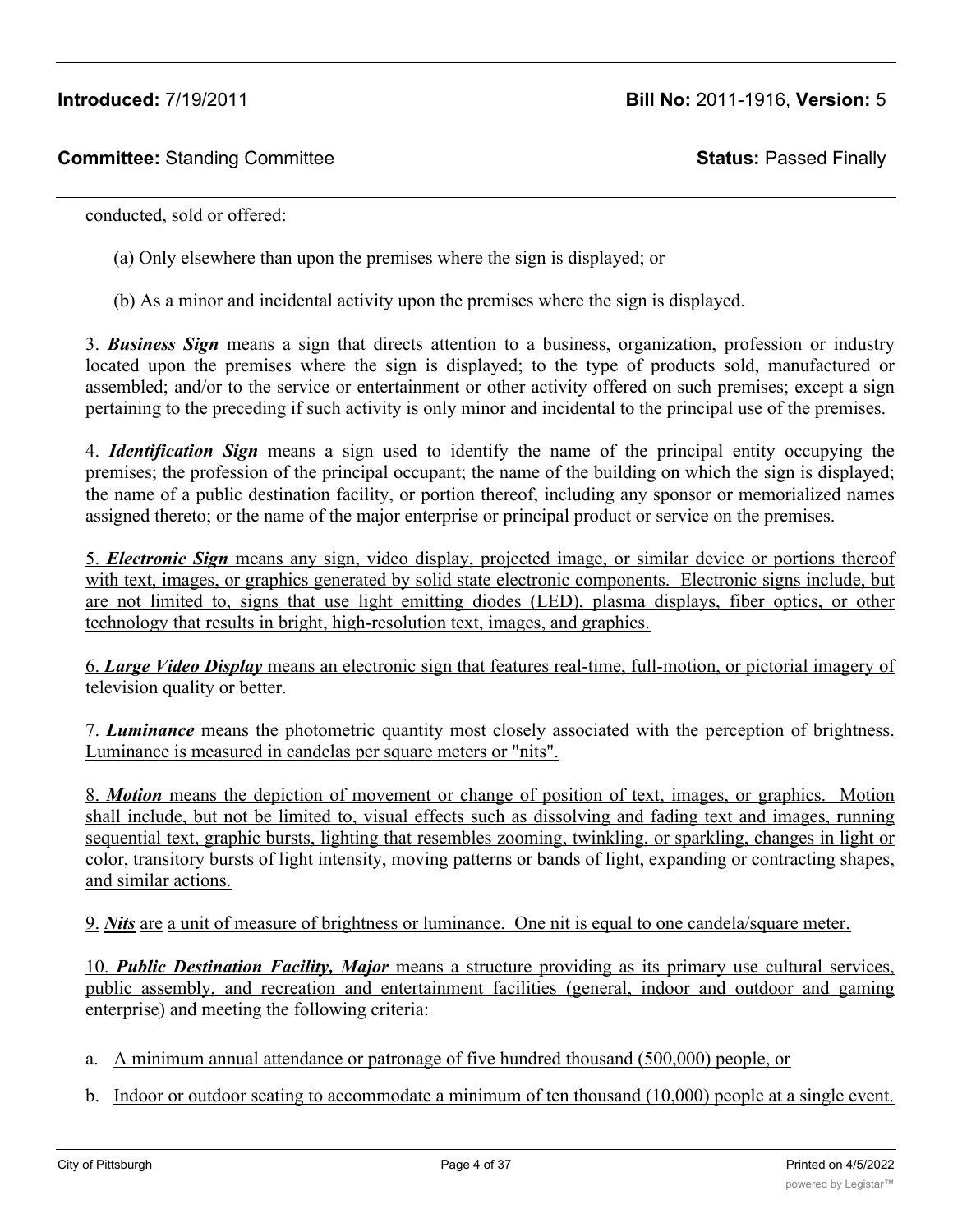Hospitals, religious assembly uses, flea markets, temporary events, primary and secondary schools are not included in the definition of Major Public Destination Facility.

11. *Rivers* means the Allegheny, Monongahela, and Ohio Rivers within the City of Pittsburgh.

12. *Solid State Electronic Components* means based on or consisting chiefly or exclusively of semiconducting materials and components and related devices.

13. *Sponsor* means a person, entity, or organization that provides financial and other support for an event or activity taking place on the premises.

14. *Twirl Time* is the time it takes for static text, images, and graphics on an electronic sign to change to a different text, images, or graphics on a subsequent sign face.

[5.]15. *Nonconforming Sign* means a sign, lawfully existing on the effective date specified by the provisions of Sec. 901.05 that does not completely conform to the sign regulations applicable in the district in which it is located. Nonconforming signs are regulated by Sec. 921.03.F.

[6.]16. *Area of Sign* means the entire area within a single continuous perimeter enclosing the extreme limits of writing, representation, emblem or any figure or similar character together with any frame or other material or color forming an integral part of the display or used to differentiate such sign from the background against which it is placed (excluding the necessary supports or uprights on which such sign is placed or apron designed to cover such uprights or work board installed to provide a safe area for servicing such sign). Where a sign has two (2) or more faces on the same side, the area of all faces shall be included in determining the area of the sign, except that when two (2) such faces are placed back-to-back and are at no point more than two (2) feet from one (1) another, the area of the sign shall be taken as the area of one (1) face if the two (2) faces are of equal area, or as the area of the larger face if the two (2) faces are of unequal area.

[7.]17.*Back-to-Back Signs* means a structure with two (2) parallel and directly opposite signs with their faces oriented in opposite directions and spaced no more than two (2) feet apart.

[8.]18. *Decked Sign* means a structure consisting of two (2) signs, one (1) above the other, both facing the same direction.

[9.]19. *Face of Sign* means the side or sides of a sign on which the lettered, pictorial or sculptured matter designed to convey information is to be placed.

[10.]20. *Ground Sign* means a free standing sign that is not attached to any building and is supported by uprights, braces or a type of object that is anchored within the ground or if located above ground.

[11.]21. *V-Type Sign* means a structure of two (2) signs arranged in the shape of the letter "V" when viewed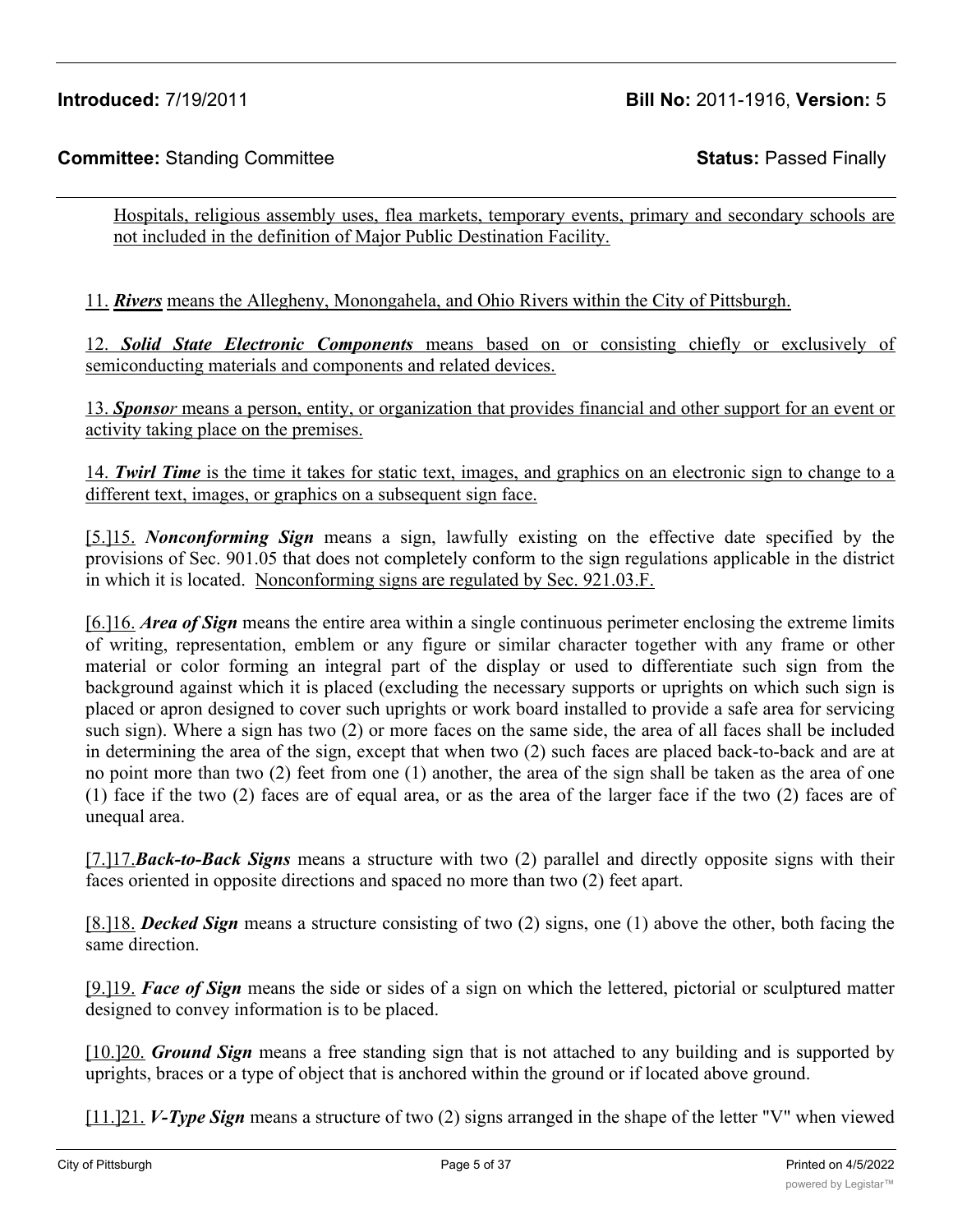# **Committee:** Standing Committee **Status:** Passed Finally

from above and with their faces oriented in opposite directions, with the faces separated by an angle not to exceed forty-five (45º) degrees.

#### REMOVE

*[12.Electronic Message Sign means a sign with changing text or graphics generated by electronic components]*

22. *Temporary Event Sign* means a sign that advertises a specific event, including but not limited to sporting events, festivals and parades, which takes place not more than once per year.

24. *Residential Structure* means a structure used or designed to be used primarily for residential occupancy purposes and in which more than half of the floor space is used for residential occupancy purposes. A residential structure may be, but need not be, within an area zoned as a residential district. The term does not include nursing homes, hotels and motels.

#### **919.01.D Signs Exempt from Permit Requirements**

A Certificate of Occupancy is not required for a sign satisfying the provisions of this Code that does not exceed four (4) square feet in face area.

#### **919.01.E Prohibited Signs**

The following signs shall be prohibited in all zoning districts:

1. Any display, decoration, sign or show window that provides the observation of any material depicting, describing or relating to "specified sexual activities" or "specified anatomical areas" from any public rightof-way or public park.

2. Any sign that imitates or resembles any official traffic sign, signal or device.

3. Any sign erected or maintained in such a manner as to obscure or otherwise physically interfere with an official traffic sign, signal or device or to obstruct or physically interfere with the driver's view of approaching, merging or intersecting traffic.

4. Any sign erected, painted or maintained upon fences, trees, rocks or similar natural feature.

5. Any sign that is structurally unsafe or in disrepair.

6. Any roof sign or sign that extends above the roof line or parapet wall.

7. Any building which uses trademark colors, shapes or symbols as a primary exterior architectural element.

## **919.01.F Signs Identifying Nonconformities**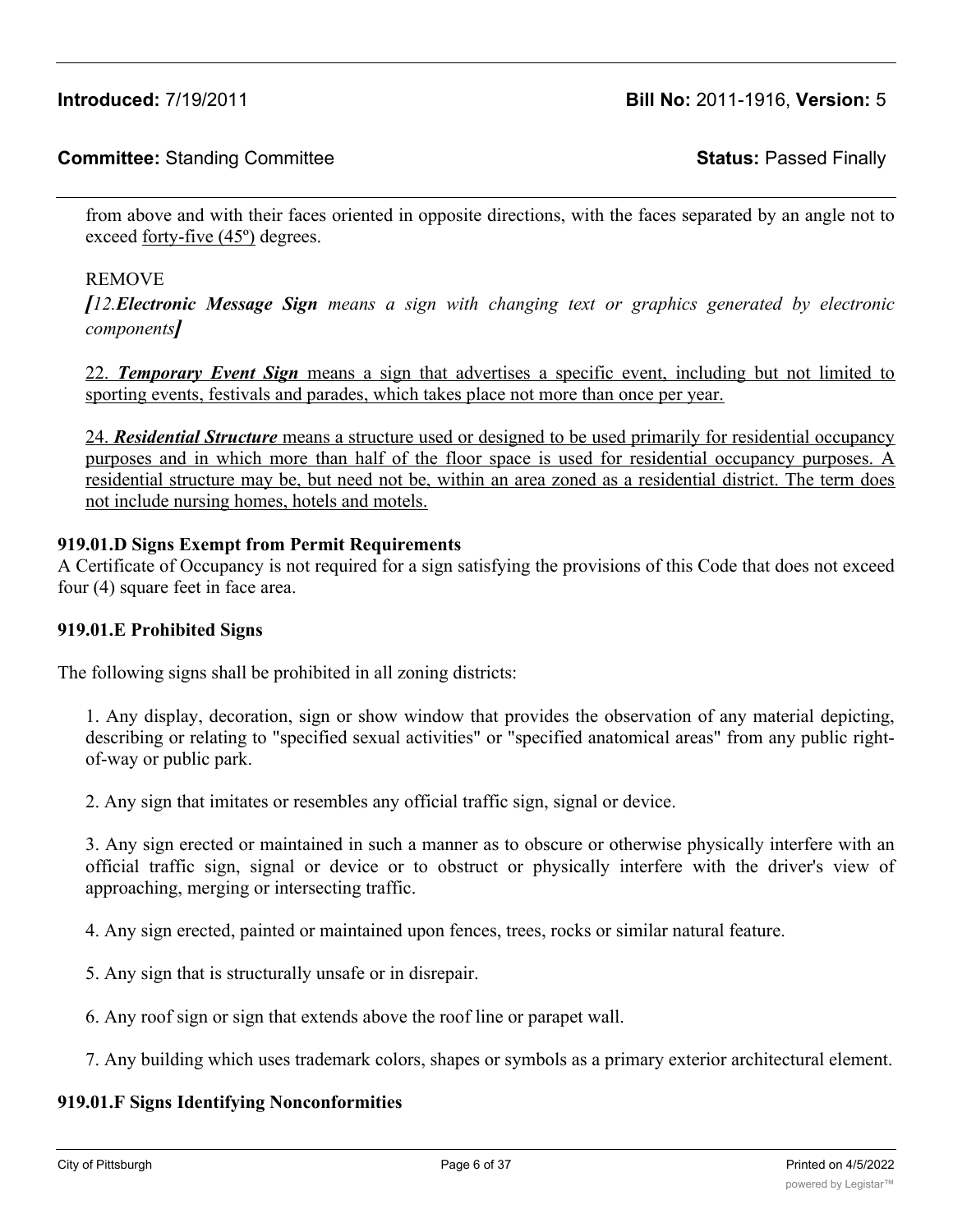No sign shall be erected or painted identifying a nonconforming use without review by the Board of Adjustment.

#### **919.01.G Illumination**

Illumination of signs shall be permitted only in those districts specified and thence with a stationary shielded light source, with internal illumination or with neon type construction.

#### **919.01.H Liability for Damages**

The provisions of this Code or the issuance of any sign permit shall not be construed as relieving or limiting the responsibility or liability of the person erecting, owning or maintaining any sign from personal injury or property damage resulting from such sign or work relating thereto; nor shall it be construed as imposing upon the City, or its officers or employees any responsibility or liability by reason of the approval of any sign, material or device under any of the provisions of this Code.

#### **919.01.I Maintenance**

Any sign, together with its supports, braces, guys, anchors and electrical equipment, shall be kept fully operable, in good repair and maintained in a safe manner and in a neat, clean and attractive condition; the sign face areas shall be kept neatly painted or posted.

#### **919.01.J Sign Removal**

All signs relating to a product no longer available for purchase and all signs relating to a business which is terminated or relocated shall be removed or the advertising copy shall be removed. Painted wall signs shall be painted over with a color that resembles or matches the remainder of the building. Should the owner of, or person responsible for the sign, or if the tenant terminating the business fails to remove or paint over the sign within thirty (30) days following the date of obsolescence, the owner of the premises then shall be held responsible for such removal within sixty (60) days following the date of obsolescence.

## **919.01.K Double-Face Signs**

Where a sign is permitted by any provision of this chapter, it shall be construed to permit a double face sign. Each face of a double sign may equal the maximum size for the particular type of sign permitted in this chapter. (Ord. 22-2002, §§ 1A, 1C, eff. 6-25-02; Ord. 42-2005, § 30, eff. 12-30-05)

#### **919.02. Advertising Signs**

Advertising signs shall be permitted only in the AS-O district, subject to the regulations of this section.

## **919.02.A General Location**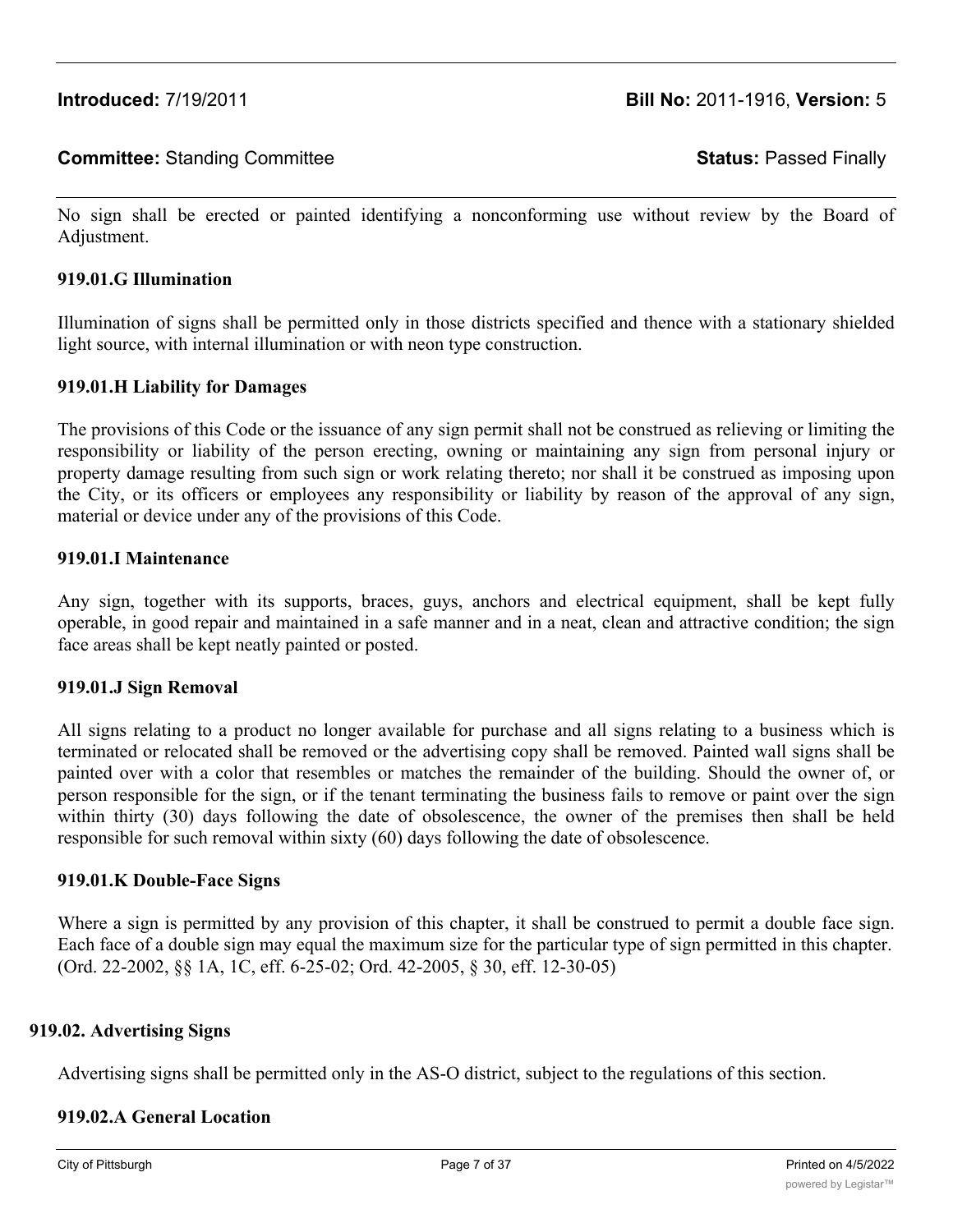Advertising signs shall be situated so as to be entirely within the boundaries of the subject zoning lot; shall not extend above the roof line or parapet wall, whichever is higher, of any building to which it may be attached; and shall not be located within the boundary lines of any railroad right-of-way or upon any zoning lot on which a railroad passenger station or other railroad building is located.

# **919.02.B Subdistricts**

There shall be two (2) subdistricts established within the AS-O District - Subdistrict A and Subdistrict B, as indicated on the Zoning District Map. Regulations applying to these subdistricts are indicated below. TABLE INSET:

|                       | Subdistrict A |     | Subdistrict B |            |
|-----------------------|---------------|-----|---------------|------------|
| Districts (permitted) |               |     | <b>[LNC]</b>  | <b>UNC</b> |
| Max. Size (sq. ft.)   |               | 750 | 1378          |            |
| Max. Height (feet)    | 45            |     | 1351          |            |

# **919.02.C Electronic Advertising Signs**

## **1. General**

Electronic advertising signs may be erected, maintained, and replaced according to the standards set forth below relating to motion, dwell time, brightness, location, and operational controls as applicable. All electronic advertising signs shall also comply with all requirements for signs set forth in Article VI, Section 919 of the zoning ordinance.

## **2. Conflicts**

The provisions of this section shall take precedence over any conflicting provisions in Section 919 relating to advertising signs unless the conflicting provisions result in greater limitations on electronic advertising signs.

## **3. New Electronic Advertising Signs**

Electronic Signs as defined in Section 919.01.C.3 shall be permitted within AS-O - Subdistrict A only, and shall be approved by the Zoning Board of Adjustment as Special Exceptions, according to the Special Exception Review Standards of 922.07, and subject to the following criteria:

## **(a) Motion**

All motion is prohibited on an electronic advertising sign face. Electronic advertising signs shall have only static text and graphics.

## **(b) Dwell Time**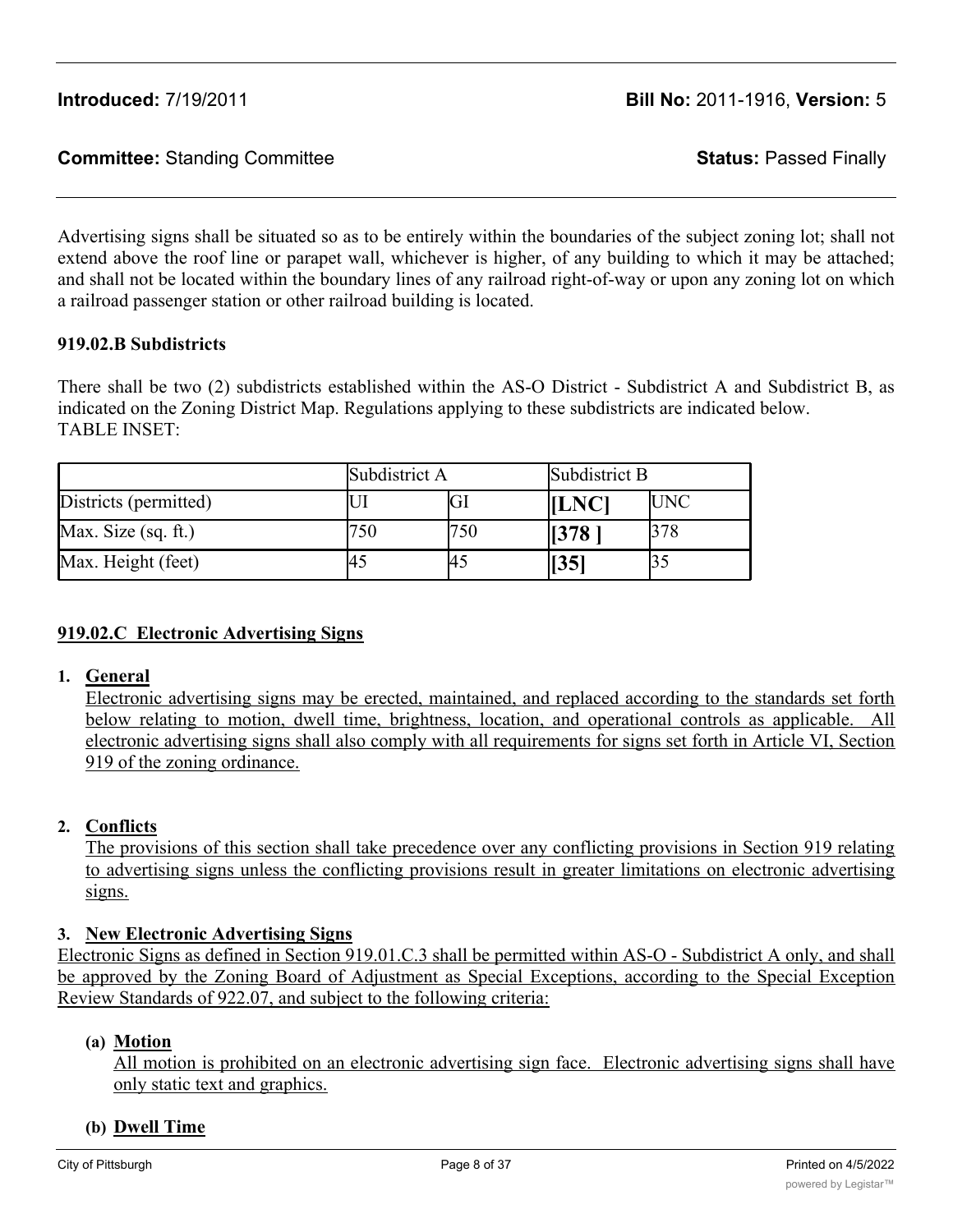The text, image, or display on an electronic advertising sign may not change more than once every thirty (30) seconds. Twirl time between subsequent text, images, or display shall not exceed twenty-five hundredths (0.25) of a second.

#### **(c) Brightness**

During daylight hours between sunrise and sunset, luminance shall be no greater than two thousand five hundred (2,500) nits. At all other times, luminance shall be no greater than two hundred fifty (250) nits

.

## **(d) Location**

- i. New electronic advertising signs are prohibited in City Designated Historic Districts and the Riverfront Overlay District as defined in 906.03.E.
- ii. No electronic advertising sign shall be erected or maintained in such a manner as to obscure or otherwise physically interfere with an official traffic sign, signal or device, or to obstruct or physically interfere with the driver's view of approaching, merging or intersecting traffic.

# **(e) Controls/Testing/Annual Certification**

- i. All electronic advertising signs shall be equipped with an automatic dimmer control or other mechanism that automatically controls the sign's brightness as provided above.
- ii. Prior to approval of any permit to operate an electronic advertising sign, the applicant shall certify that the sign has been tested and complies with the motion, dwell time, brightness, and other requirements herein.
- iii. The owner and/or operator of an electronic advertising sign shall submit an annual report to the city certifying that the sign complies with the motion, dwell time, brightness, and other requirements herein.

## **(f) Maintenance**

Routine maintenance of electronic advertising signs is permitted including the replacement of solid state electronic components, subject to compliance with regulations set forth in Section 919.02.C relating to motion, brightness, and dwell time.

## **4. Existing Electronic Advertising Signs**

Existing electronic advertising signs that do not meet the standards set forth above for new electronic advertising signs shall become non-conforming uses and structures subject to the provisions of Article VII, Chapter 921, Nonconformities. Should an existing electronic advertising sign be reconstructed then it shall be subject to review and approval as a new Electronic Advertising Sign in accordance with 919.02.C.

## **5. Conversion of Existing Non-Electronic Advertising Signs**

An existing non-electronic advertising sign may be converted to an Electronic Advertising Sign if the proposed Electronic Advertising Sign meets all requirements of Section 919.02. Applications for conversion shall be subject to review and approval as new Electronic Advertising Signs in accordance with 919.02.C.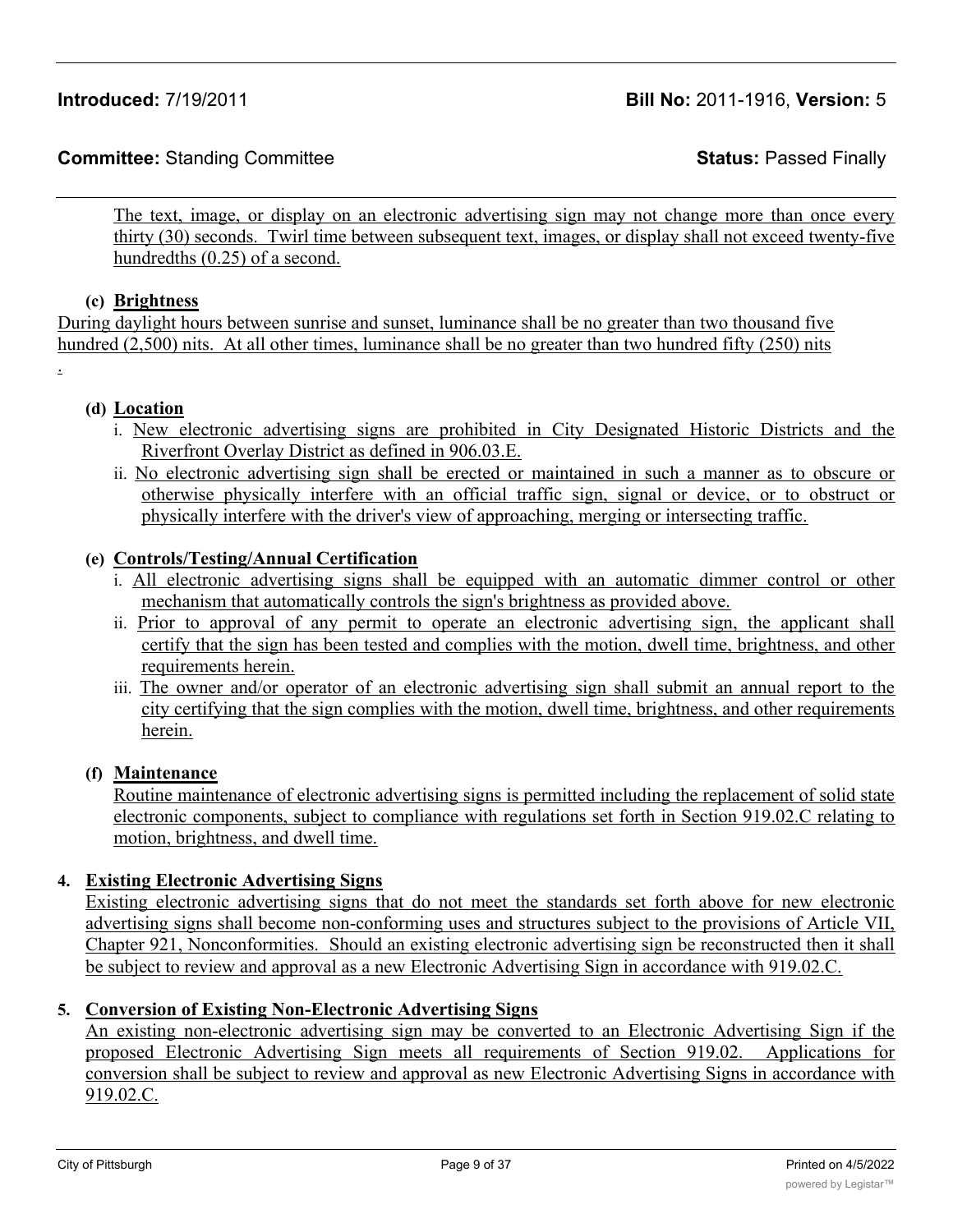#### **6. Conversion of Existing Nonadvertising Signs**

An existing Nonadvertising sign may be converted to an Electronic Advertising Sign if the proposed Electronic Advertising Sign meets all requirements of Section 919.02. Applications for conversion shall be subject to review and approval as new Electronic Advertising Signs in accordance with 919.02.C.

# **919.02.[C]D Separation from Other Uses**

The face of an advertising sign shall be situated so that it is not visible within a sight distance of three hundred fifty (350) feet of the following:

- 1. Property in a residential or EMI zoning district;
- 2. Park or recreation area of one-quarter (1/4) acre or more;
- 3. Cultural service;
- 4. The center line of a restricted access highway or center line of ramps thereof.
- 5. The floodway of the Allegheny, Monongahela or Ohio Rivers;

6. The entry or exit points of the Liberty Tunnels, The Fort Pitt Tunnels, The Squirrel Hill Tunnels or the Wabash Tunnels;

7. Any bridge which crosses the Allegheny, Monongahela, or Ohio Rivers.

# **919.02.[D]E No Painting Directly on Walls**

Advertising signs shall not be painted directly on the wall of any building.

## **919.02.[E]F Number Allowed**

The number of advertising sign structures shall be limited to one (1) structure per zoning lot which shall contain no more than two (2) separate sign faces. The faces may be arranged: back-to-back, side-to-side, decked or Vtype. In no case shall there be more than one (1) sign face on any wall of a building.

## **919.02.[F]G Maximum Face Area**

The square foot face area of an advertising sign shall not exceed seven hundred fifty (750) square feet in Subdistrict A and three hundred seventy-eight (378) square feet in Subdistrict B. The face shall not exceed twenty (20) feet in height or sixty (60) feet in length.

# **919.02.[G]H Height**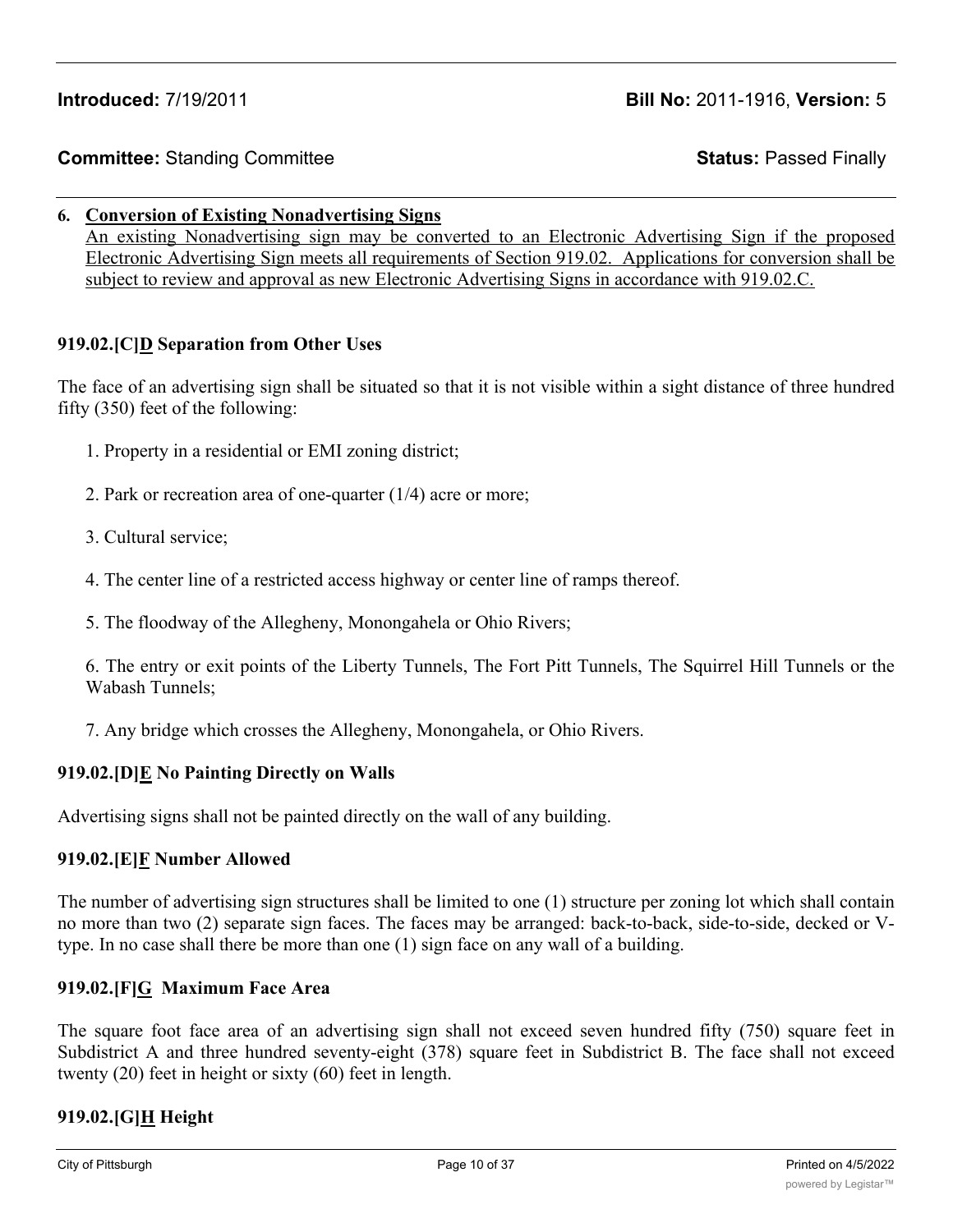The height of an advertising sign shall be measured from the ground elevation nearest to the sign to the highest elevation of the sign structure, the overall height of the sign shall not exceed a height of thirty-five (35) feet in Subdistrict B and forty-five (45) feet in Subdistrict A. All signs shall be setback within the buildable area of the zoning lot in accordance with the area requirements of the applicable zoning district.

# **919.02.[H]I Spacing**

The spacing of advertising signs shall be limited as follows:

1. Along restricted access highways or interchange ramps thereof; no two (2) sign structures , including any combination of advertising signs and electronic advertising signs, shall be spaced less than one thousand five hundred (1,500) feet apart;

2. Along any other right-of-way; no two (2) sign structures, including any combination of advertising signs and electronic advertising signs, shall be spaced less than five hundred (500) feet apart;

3. The distance between sign structures shall be measured along the center line of the roadway on which the signs are located, and shall extend along the center line of any intersecting roadway. The closest point of the center line to the pertinent sign shall provide the point from which measurements along the center line are taken.

## **919.02.[I]J Illumination**

The illumination of advertising signs shall be limited as follows:

1. Illumination shall be effectively shielded so as to prevent beams or rays of light from being directed at any portion of the traveled rights of way or which is of such intensity or brilliance as to cause glare or to impair the vision of the driver of the vehicle, or which interferes with any driver's operation of a motor vehicle;

2. Illumination shall not be permitted that interferes with the effectiveness of or obscures an official traffic sign, device or signal;

**[3**. **Advertising signs shall not be permitted that contain, include or are illuminated by any flashing, intermittent or moving lights except those giving public service information such as time, date, temperature, weather or similar information.]**

# **[919.02.J Motion]**

**[Advertising signs that contain any form of motion shall be limited as follows:**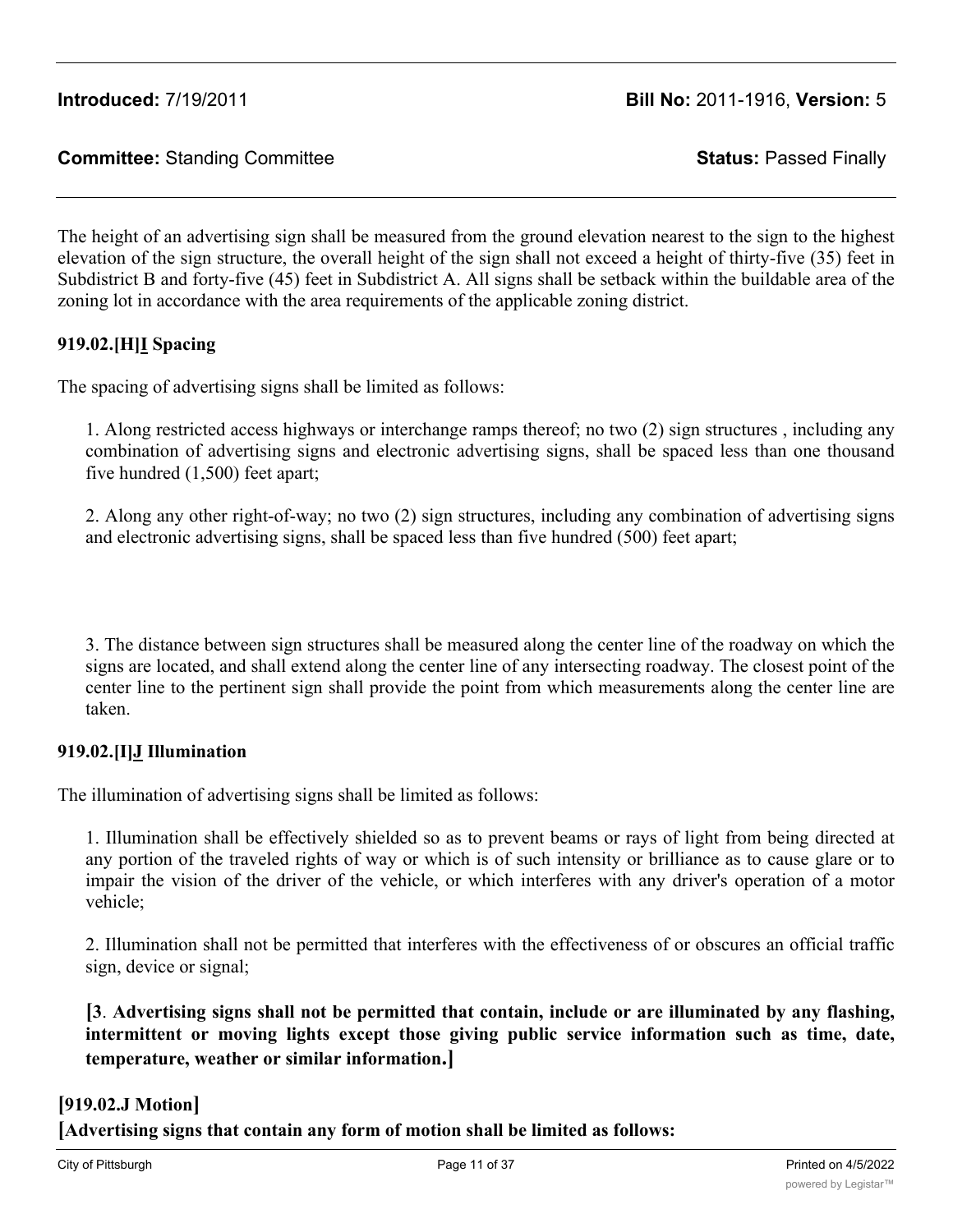# **Committee:** Standing Committee **Status:** Passed Finally

**1. Rotation of any visual component shall be limited to fifteen (12) revolutions per minute, except electronic message signs in GT-A, GT-B, DR-B, and CP Districts;**

**2. he component involving movement shall not project more than two (2) feet from the face of sign nor shall it extend beyond the vertical or horizontal "area of sign" as defined in this chapter.**

**3. Any mechanical component which is the source of movement shall be concealed in such a manner as to not be obvious;**

**4. Movement shall not be permitted that interferes with the effectiveness of or obscures an official traffic sign, device or signal;**

**5. Movement shall not be permitted that adversely affects the community taking into consideration** the character of the uses in the vicinity, the possible effect on vehicular traffic and the relationship of **the use to its immediate surroundings and to other areas of the City from which it may be viewed.]**

919.02.K Location on Restricted Access Highways

Any advertising sign erected after May 10, 1958, shall be removed by the owner thereof, at the owner's expense, within one (1) year after the affected portion of any highway becomes or is designated a restricted access highway in accordance with the provisions of this Code and has been officially opened for public use, if an advertising sign is within three hundred fifty (350) feet of the center line of such highway or the interchange ramps thereof and the face of an advertising sign is visible therefrom.

## **919.02.L General Prohibitions**

1. No advertising sign shall be erected or maintained in such a manner as to obscure or otherwise physically interfere with an official traffic sign, signal or device, or to obstruct or physically interfere with the driver's view of approaching, merging or intersecting traffic.

2. No advertising sign shall be erected or mintaine which imitates or resembles an official traffic sign, signal or device.

3. No advertising sign shall be erected, painted or maintained upon trees, rocks, other natural features or that which is structurally unsafe or in disrepair.

## **919.02.M Maintenance**

Any advertising sign, together with its supports, braces, guys, anchors and electrical equipment, shall be kept fully operable, in good repair and maintained in a safe manner and in a neat, clean and attractive condition. The display surfaces of all advertising signs shall be kept neatly painted or posted.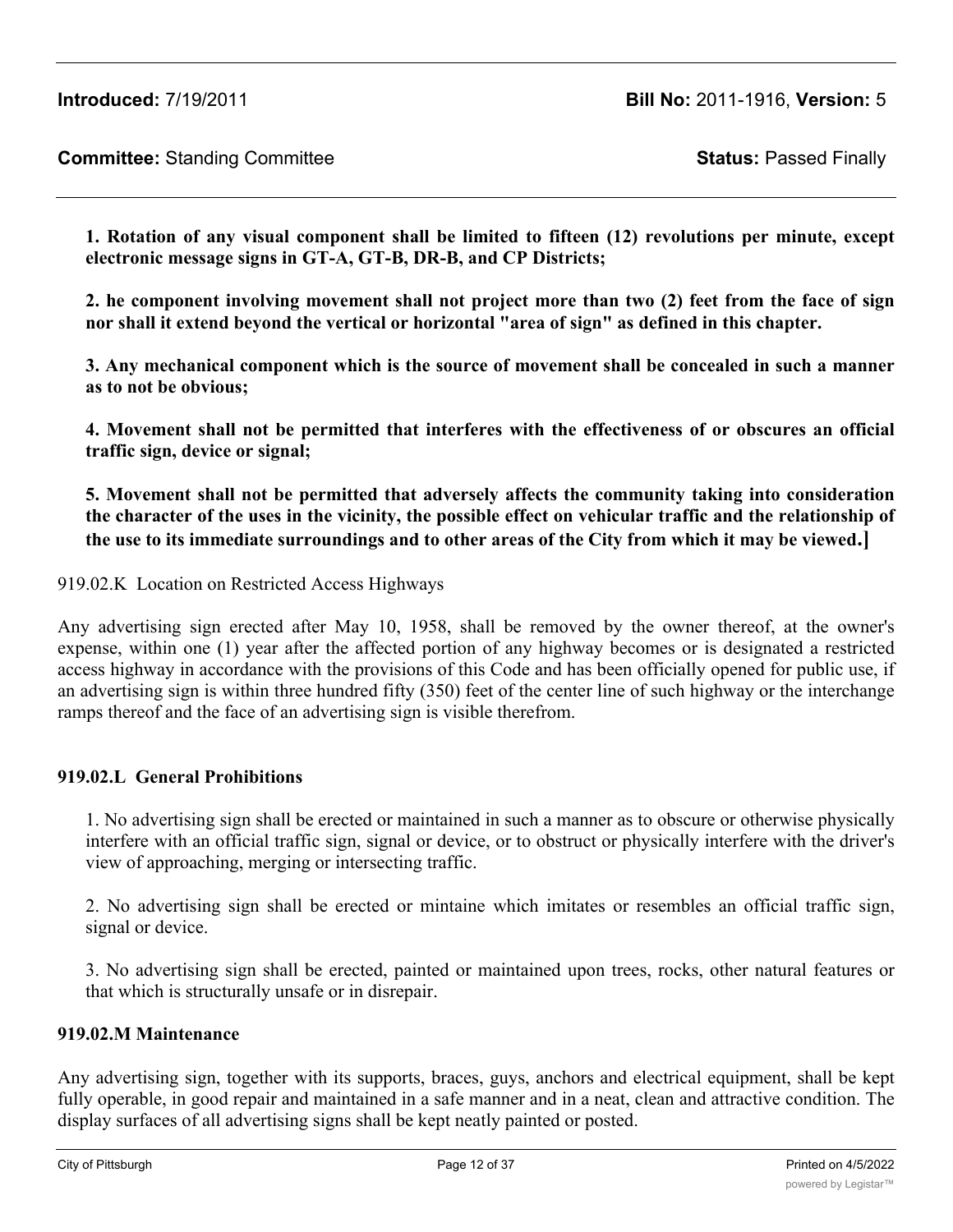# **919.02.N Nonconforming Advertising Signs**

A nonconforming advertising sign may be continued only as provided in this section:

1. Normal maintenance of a nonconforming sign may occur, including any necessary repairs or alterations which do not enlarge, extend, or intensify the nonconformity;

2. No structural alteration, enlargement, or extension shall be made of a nonconforming sign, except when the alteration is required by law or will eliminate the nonconforming condition;

3. Shall not be moved to a different location;

4. Poster paper and panel copy boards may be replaced. Painted bulletin boards may be repainted.

5. If a nonconforming sign is damaged or destroyed by any means to the extent of fifty (50) percent or more of its replacement value at the time of the damage or destruction (based on prevailing costs), the sign shall be made to conform to the provisions of this section. However, if the damage or destruction is less than fifty (50) percent of the replacement value, then the sign may thereafter be restored to its original condition.

6. An electronic advertising sign shall not replace an advertising sign, and an advertising sign shall not replace an electronic advertising sign, unless the replacement sign meets all of the requirements of Sec. 919 for a new sign.

# **919.02.O Location in Historic Districts**

Advertising signs in City designated Historic Districts or within one hundred (100) feet of and visible from such Districts shall be approved by the Historic Review Commission prior to obtaining zoning approval.

## **919.02.P Annual Inspection Tags**

The Bureau of Building Inspection shall annually issue inspection tags for each sign face as follows:

1. The Chief of the Bureau of Building Inspection shall issue an inspection tag for each advertising sign. The tag shall contain a number peculiar to that sign face. The Chief shall inspect each advertising sign annually and if it complies with the provisions of the Code shall issue a renewal sticker to be affixed to the inspection tag. The color of the renewal sticker shall be changed annually to simplify visual inspection. The tag and renewal sticker issued for a sign which is subsequently removed shall be returned to the Bureau of Building Inspection.

2. The Chief of the Bureau of Building Inspection is authorized and directed to make reasonable rules and regulations for implementation and administration of an annual inspection tag and sticker system.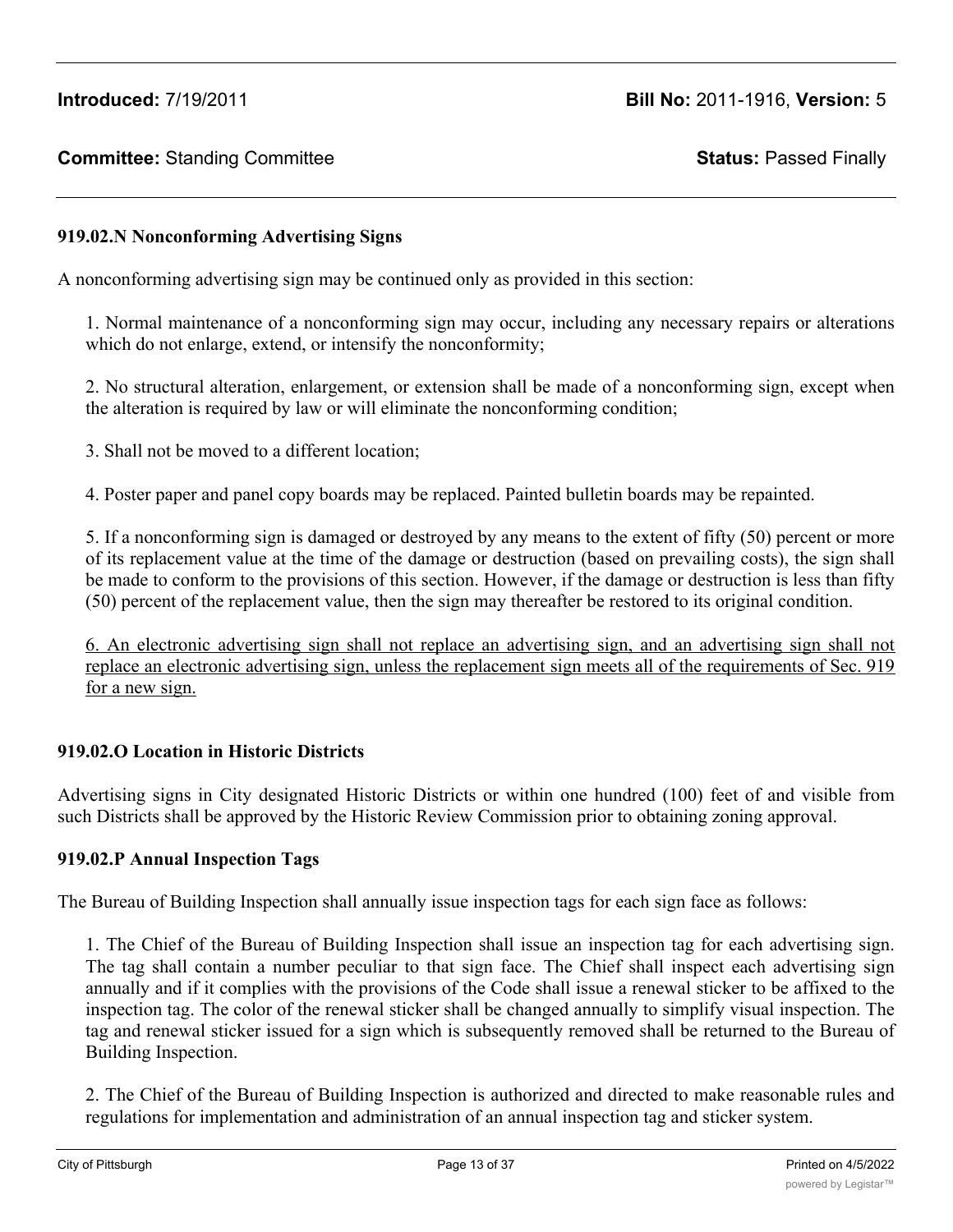# **919.02.Q Advertising Signs on Public Transit Shelters, as follows:**

Advertising signs shall only be permitted on public transit shelters located within the public right-of-way, which comply with the provisions of Chapter 419 of Title Four, Article I of the Pittsburgh Code of Ordinances. Additionally, public information kiosks, installed by, or under the direction of, the City of Pittsburgh, with advertising signs shall also be permitted, whether on private property, public property, or in the public right-ofway. Both must meet the following criteria:

(a) Advertising signs shall not be located within any residential Zoning District;

(b) Such signs shall not exceed twenty-four (24) square feet in display surface per sign;

(c) There shall be a maximum of two (2) advertising signs or one (1) back-to-back advertising sign on each shelter or kiosk;

(d) Sign display areas must be integral to the design of the structure and may not extend more than five (5) inches from the face of the structure; and

(e) No advertising display shall exceed the height of the structure.

## **919.03. Nonadvertising Signs.**

The regulations of this section shall apply to signs other than advertising signs. Nonadvertising signs shall be permitted in accordance with the regulations of this section.

#### **919.03.A Signs Inside Buildings**

Signs on the inside of the buildings or other structures, designed not to be seen from the exterior of such buildings or structures shall be permitted in any district with unlimited size and interior location.

#### **919.03.B Flags**

Official government flags, emblems and insignia shall be permitted in any district with unlimited size and location.

#### **919.03.C Plaques, Cornerstones and Nameplates**

Memorial plaques, cornerstones or name plates bearing only the name of the owner, the name or use of the structure or the date of erection of the structure shall be permitted in any district, subject to the following:

1. Such signs shall be limited to one (1) of each type for each structure and shall not exceed four (4) square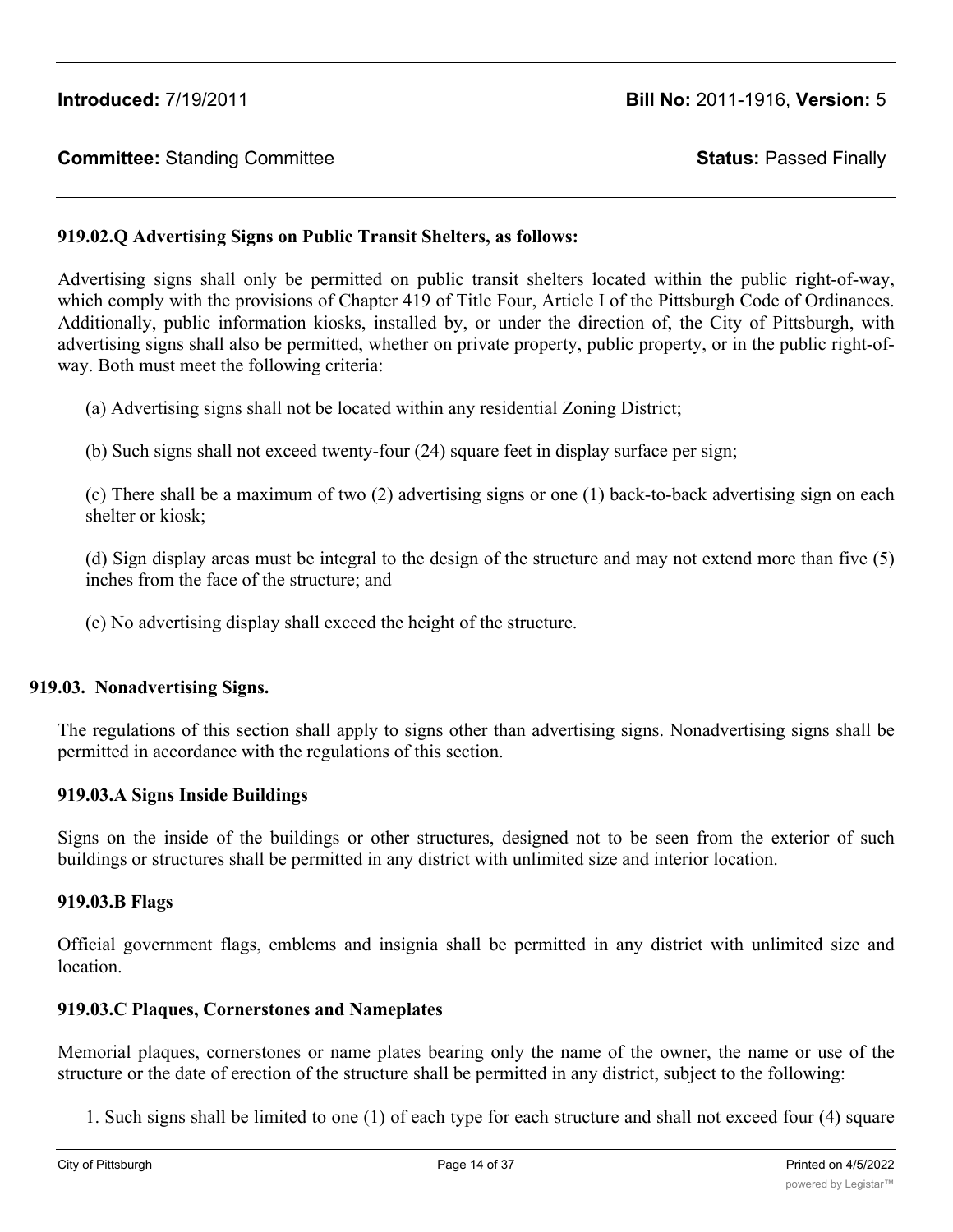feet in face area;

2. Such signs shall be limited to one (1) along each street frontage, built in or attached to a wall of the structure.

## **919.03.D Historic Tablets**

Historic tablets or building directories bearing only the name of the owner, the name or use of the structure and its occupants, the date of erection of the structure or reading matter commemorating a person, event or significance of the location shall be allowed in all districts, subject to the following standards:

## **919.03.D.1 Residential Districts**

In residential zoning districts, such signs:

- (a) Shall not exceed eight (8) square feet in face area;
- (b) Shall be limited to one (1) along each street frontage;

(c) May be attached to a wall of the building and shall not project more than four (4) inches therefrom or may be situated as a ground sign and shall not exceed more than twelve (12) feet from the top of the sign to the grade beneath the sign.

## **919.03.D.2 Other Districts**

In districts other than residential zoning districts, such signs:

- (a) Shall not exceed twelve (12) square feet in face area;
- (b) Shall be limited to one (1) along each street frontage;

(c) May be attached to a building wall and no part of the sign shall project more than four (4) inches at a height below six (6) feet eight (8) inches from the grade beneath the sign. Signs attached to the building at a height above six (6) feet eight (8) inches from the bottom of the sign to the grade beneath the sign shall not project more than three (3) feet from the building.

# **919.03.E Bulletin Boards**

Bulletin boards of religious and other institutions used to indicate the services or activities offered on the premises shall be permitted in any district provided that such signs:

1. Shall not exceed thirty (30) square feet in face area; and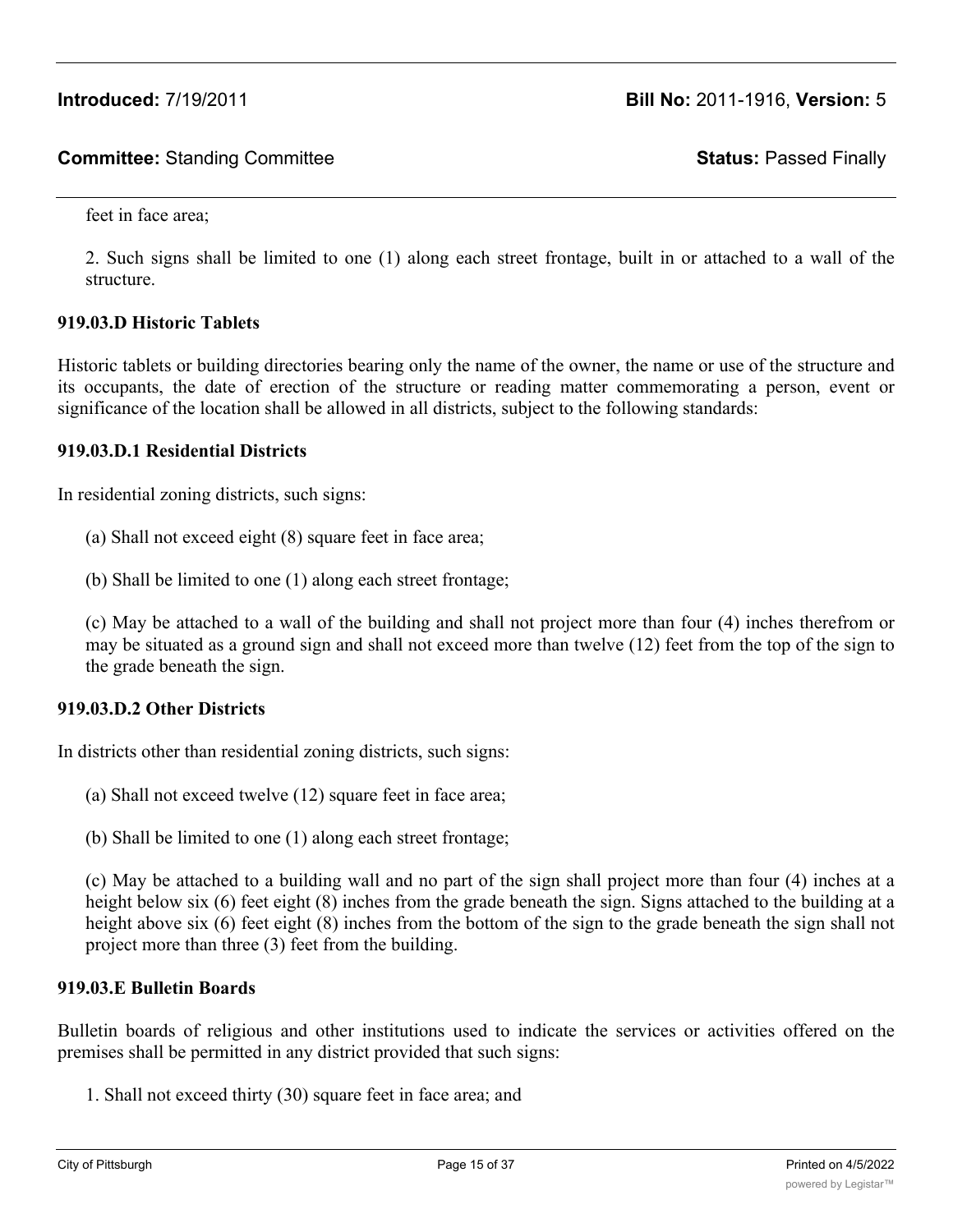2. Shall be limited to one (1) along each street frontage.

# **919.03.F Real Estate and Political Signs**

Temporary real estate signs pertaining to the sale or lease of the premises and temporary political campaign signs or posters relating to the election of a person to public office, to a political party or to a matter to be voted upon at an election called by a public body shall be subject to the following regulations.

#### **919.03.F.1 General**

(a) Such signs may be attached to a building wall and no part of the sign shall project more than four (4) inches at a height below eighty (80) inches from the grade beneath the sign. Signs attached to the building at a height above eighty (80) inches from the bottom of the sign to the grade beneath the sign shall not project more than three (3) feet from the building.

(b) Such signs shall be removed within thirty (30) days following the sale or election. An elected candidate in a primary election may maintain the sign until thirty (30) days following the general election.

## **919.03.F.2 Residential, LNC, UNC, GT, DR, EMI Districts**

In the Residential, LNC, UNC, HC, GT, DR and EMI zoning districts such signs:

- (a) Shall not exceed twelve (12) square feet in face area;
- (b) Shall be nonilluminated and limited to one (1) along each street frontage.

## **919.03.F.3 HC, NDI, UI and GI Districts**

In the HC, GI, UI and NDI zoning districts, such signs:

- (a) Shall not exceed thirty-two (32) square feet in face area;
- (b) Shall be limited to two (2) along each street frontage and may be illuminated.

#### **919.03.G Address Signs**

Street address numerals shall be permitted in any district provided the face area shall not exceed two (2) square feet.

#### **919.03.H Holiday Displays**

Temporary displays or signs in the nature of decorations, clearly incidental and commonly associated with any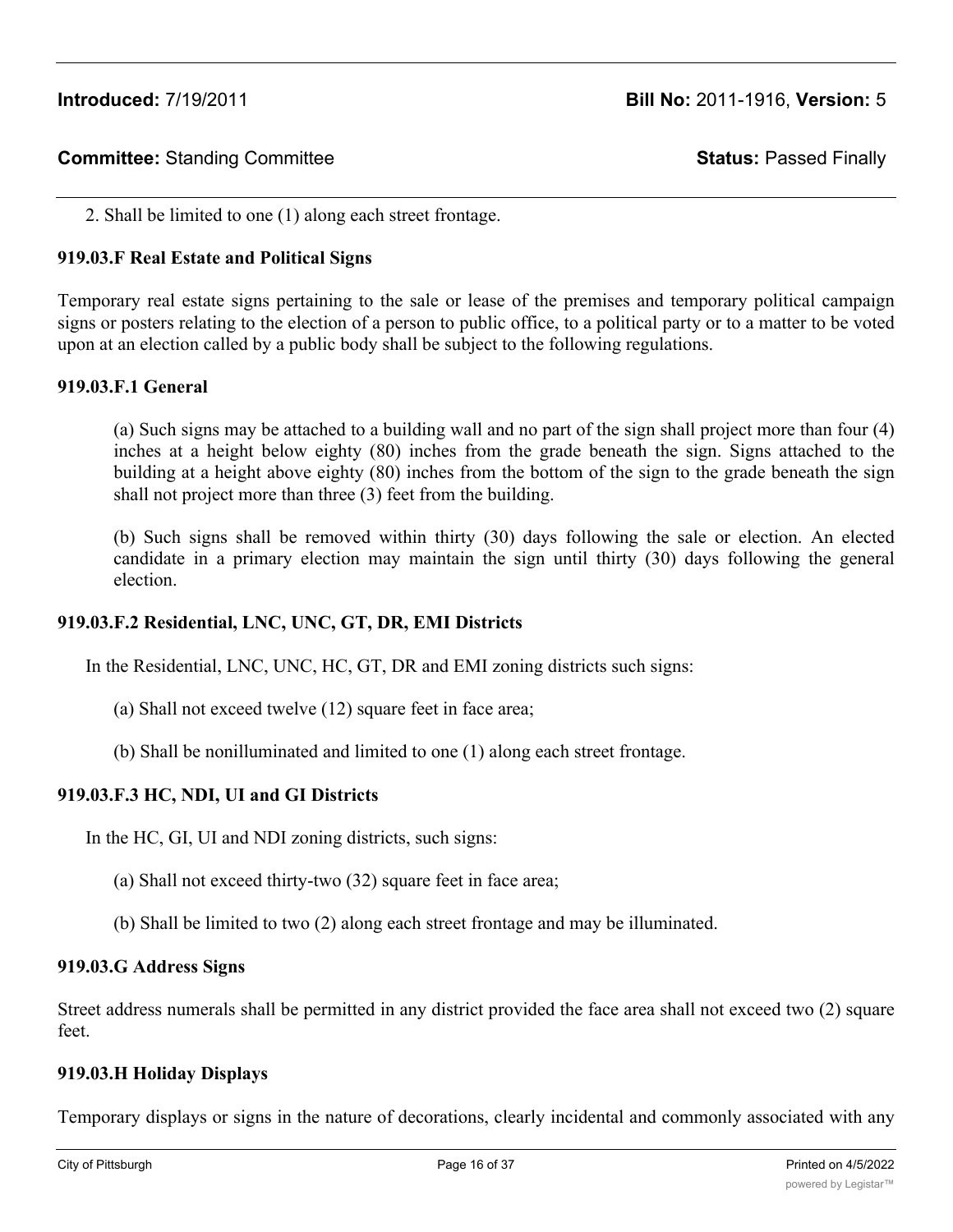national, local or religious holiday, permitted in any district provided:

1. They shall not be displayed for a period of more than ninety (90) consecutive days nor more than ninety (90) days in any one (1) year;

2. They may extend over public right-of-ways provided authorization is supplied by the Director of the Department of Public Works and the Chief of the Bureau of Building Inspection.

## **919.03.I Convenience Information Signs**

Convenience information signs, such as date, time and weather, and official emblems of on-premises religious, charitable, public and nonprofit organizations may be permitted in any district provided that such signs:

1. Shall not contain advertising matter attached to or integrated with or as part of such sign;

2. May be attached to a building wall and no part of the sign shall project more than four (4) inches at a height below eighty (80) inches from the grade beneath the sign. Signs attached to the building at a height above eighty (80) inches from the bottom of the sign to the grade beneath the sign shall not project more than three (3) feet from the building.

3. Shall not exceed eighteen (18) square feet in face area;

4. The Zoning Administrator shall determine whether such sign is appropriate at the specific location taking into consideration the character of the uses in the vicinity, the possible effect of vehicular traffic, if any, and the relationship of the use to its immediate surroundings and to other portions of the City from which it may be viewed, including the size, height, extent and other characteristics.

#### **919.03.J Public Information Signs**

Public service and information signs of such size and type and in such locations approved by the Director of the Department of Public Works, intended to satisfy the public need, are permitted in any district, including:

- 1. Convenience signs identifying location of rest rooms, freight entrances and parking areas;
- 2. Government signs for the control of traffic and other regulatory purposes;
- 3. Public transit service signs;
- 4. Public utility information signs;
- 5. Safety signs;
- 6. Signs erected by a public agency in the performance of a public duty;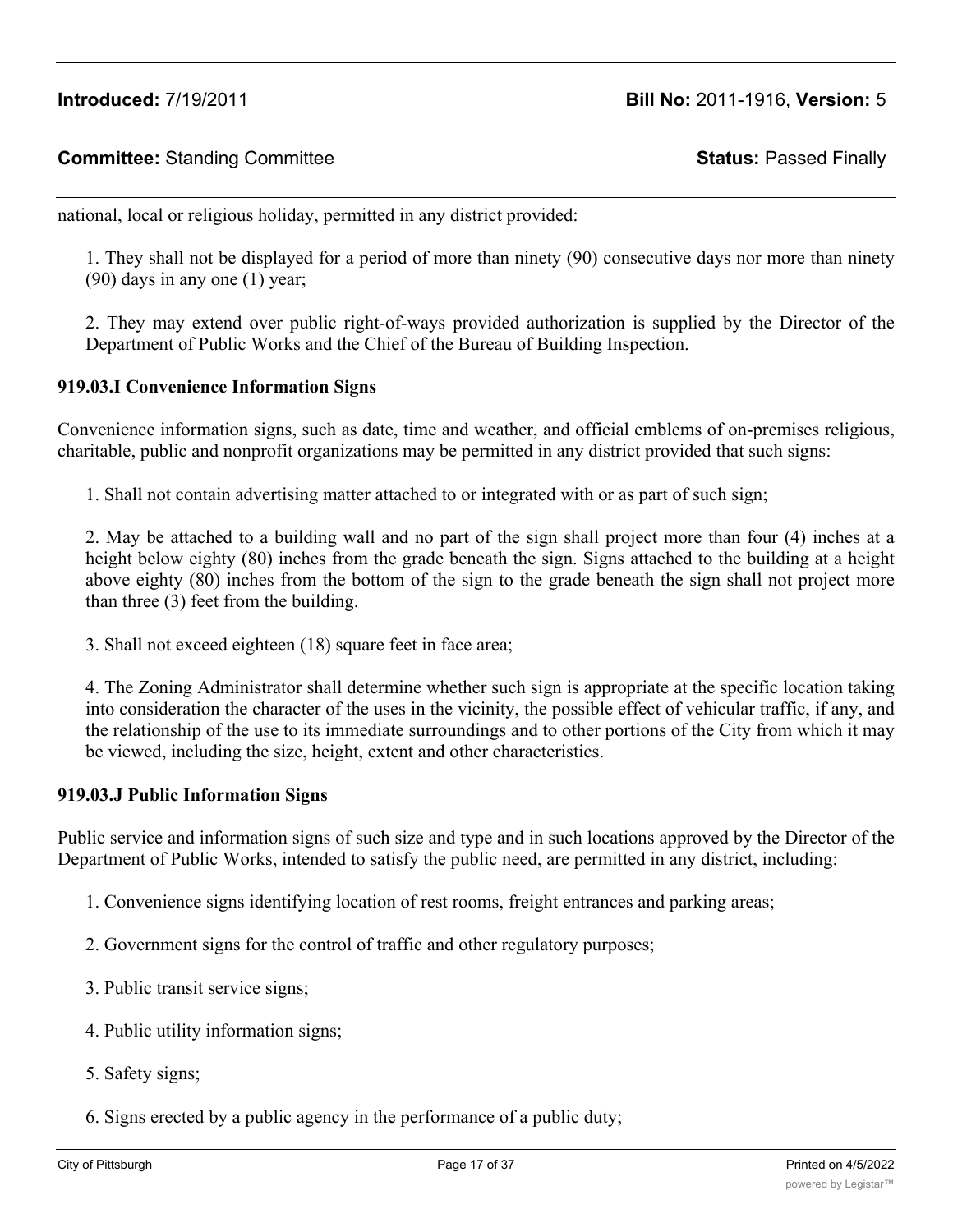# **Committee:** Standing Committee **Status:** Passed Finally

- 7. Signs indicating scenic or historic points of interest;
- 8. Street signs;
- 9. Trespassing signs;
- 10. Other directional signs as may be deemed necessary for the preservation of the public safety.

#### **919.03.K Public Parking Identification and Rate Signs**

#### **919.03.K.1 Residential Districts**

In residential zoning districts, public parking identification and rate signs:

- (a) Shall not exceed eight (8) square feet in face area;
- (b) Shall be limited to one (1) sign within the vicinity of each entrance.

#### **919.03.K.2 Other Districts**

In districts other than residential zoning districts, any number of public parking identification and rate signs shall be permitted, provided that the total accumulated face area of such signs does not exceed twenty-four (24) square feet.

#### **919.03.L Home Occupation Signs**

Signs required by licensing requirements:

- 1. Shall not exceed four (4) square feet in face area;
- 2. Shall be limited to one (1) sign for each principal entrance;

3. May be attached to a wall of the building and shall not project more than twelve (12) inches therefrom or may be situated as a pole sign not extending more than ten (10) feet from the top of the sign to the grade beneath the sign and shall be setback at least five (5) feet from any lot line when such space is unoccupied by building;

4. Shall be nonilluminated.

# **919.03.M Business Signs and Identification Signs**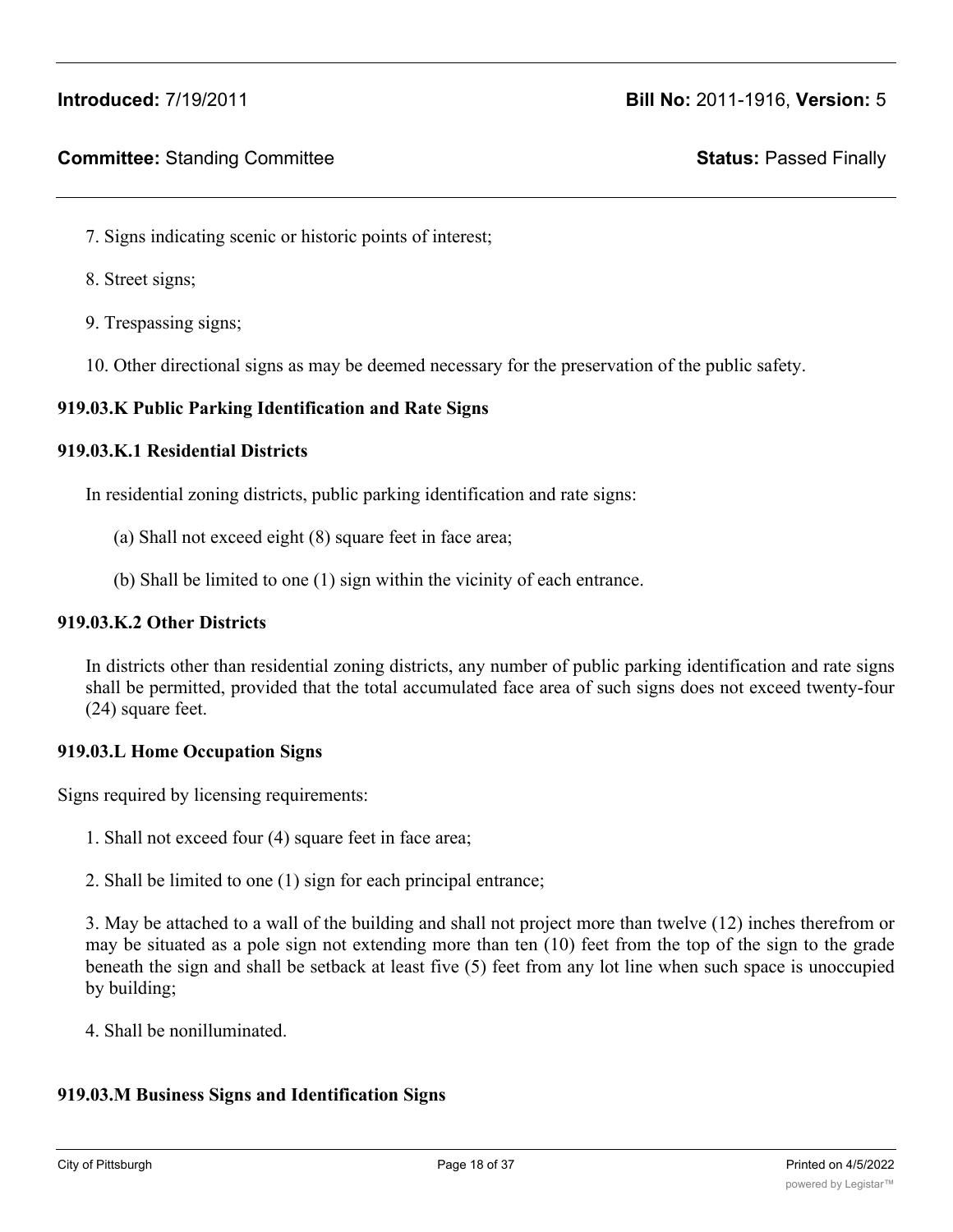Business signs or identification signs (other than the miscellaneous signs described in Sec. 919.03.A through Sec. 919.03.L, and Sec. 919.03.N )shall be allowed in accordance with the following standards.

#### **919.03.M.1 General**

(a) Ground signs shall be situated on the zoning lot, shall not extend beyond any street line or lot line and shall not extend above the height limit of the respective zoning district, unless otherwise designated;

(b) The face area of signs shall not exceed a vertical measurement of twenty (20) feet;

(c) Such signs may be attached to a building wall and no part of the sign shall project more than four (4) inches at a height below eighty (80) inches from the grade beneath the sign; except projecting signs as defined in 919.03.M.8. Signs attached to the building at a height above eighty (80) inches from the bottom of the sign to the grade beneath the sign shall not project more than three (3) feet from the building; and

(d) May be illuminated.

**[919.03.M.2 Signs Containing Animation, Rotation or Illumination in HC, GT, NDI, UI and GI Districts**

**[In the HC, GT, NDI, UI and GI zoning districts, such signs may contain animation, rotation or illumination that flashes or is intermittent provided:**

**(a) Revolving or rotating components shall not exceed a speed of eight (8) revolutions per minute;**

**(b) Flashing or intermittent illumination shall not be of high intensity, strobe type lights or emergency vehicle type lights;**

**(c) It is demonstrated that such sign is appropriate at the specific location with respect to the impact upon adjacent property uses, particularly those of a public or semi-public nature, taking into consideration the relative size, height and location of the sign, the hours of illumination, type of lighting, color and intensity of lighting, nature and effect of animated components and the nature and number of illuminating devices already in the immediate neighborhood.]**

## **919.03.M.3 RP, EMI and GPR and OPR zoning districts**

In the RP, EMI, GPR and OPR zoning districts:

(a) Wall mounted signs shall be limited to one (1) along each street frontage, not exceeding eighty (80) square feet in face area and shall not extend more than forty (40) feet above grade. Such signs may be attached to a building wall and no part of the sign shall project more than four (4) inches at a height below eighty (80) inches from the grade beneath the sign. Signs attached to the building at a height

above eighty (80) inches from the bottom of the sign to the sign to the grade beneath the sign shall not project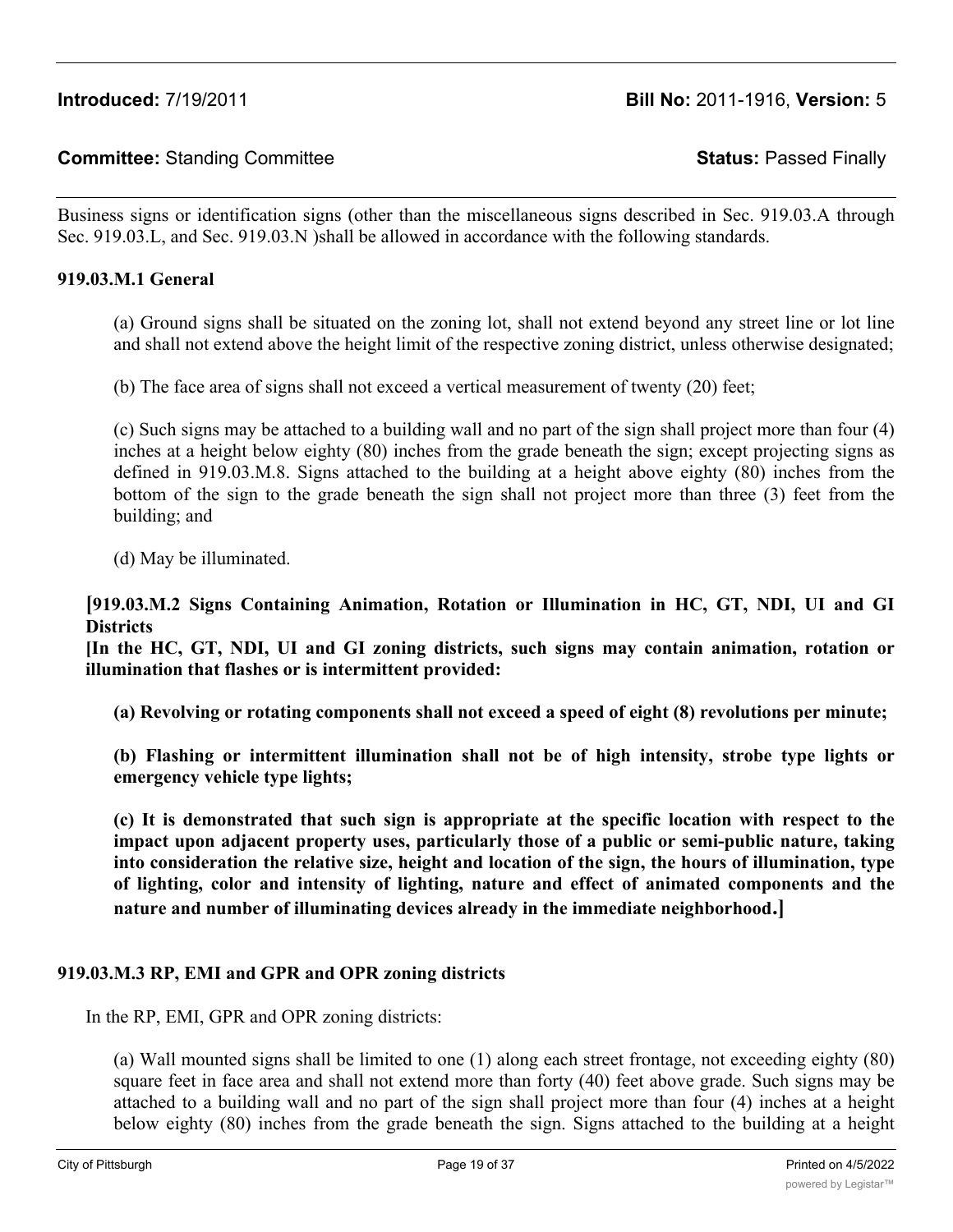above eighty (80) inches from the bottom of the sign to the grade beneath the sign shall not project more than three (3) feet from the building.

(b) Ground signs shall be limited to one (1) along each street frontage when the property frontage measures two hundred (200) feet or less. Otherwise, ground signs shall not be spaced within two hundred (200) feet of each other when located on the same zoning lot. Ground signs shall not extend more than twenty (20) feet from the top of the sign to the grade beneath the sign and shall not exceed a total face area of fifty (50) square feet;

(c) Roof signs shall not be permitted;

(d) These signs shall not contain animation, rotation (other than barber poles) or illumination that flashes or is intermittent:

(e) Marquee or canopy sign is a sign attached to, painted on or inscribed upon a marquee or canopy that otherwise complies with any other governmental regulation; the face of such sign shall not project above or below the marquee or canopy, shall not exceed eight (8) inches in height, shall not project more than six (6) inches horizontally from the surface of such marquee or canopy, shall not contain flashing lights or animation and shall not contain any advertising except for the name of the owner, name of the building or the name of the business.

# **919.03.M.4 HC Districts**

In the HC zoning districts:

(a) Wall mounted signs are permitted provided that the total face area attached to a wall shall not exceed two (2) square feet of sign face area for each lineal foot of building wall width to a maximum of eighty (80) square feet, and shall be mounted no higher than forty (40) feet above grade except where expressly permitted. For buildings with multi-commercial tenants on the first and second floors with direct street access one (1) additional tenant business or identification sign shall be permitted per tenant identifying the name of the tenant or business, the total face area of which shall not exceed two (2) square feet of sign face area for each lineal foot of store frontage to a maximum of eighty (80) square feet per sign, and shall be mounted no higher than the second floor above grade. Tenant signs are to be located within the facade area of the tenant. Maximum letter height on all wall signs below forty (40) feet above grade shall be four (4) feet.

(b) Ground signs shall be limited to one (1) along each street frontage when the property frontage measures one hundred fifty (150) feet or less, otherwise ground signs shall not be spaced within one hundred fifty (150) feet of each other when located on the same zoning lot. Ground signs shall not extend more than thirty (30) feet from the top of the sign to the grade beneath the sign and shall not exceed a total face area of sixty (60) square feet;

(c) Signs attached to gasoline dispensing pumps shall be limited to one (1) sign not exceeding four (4)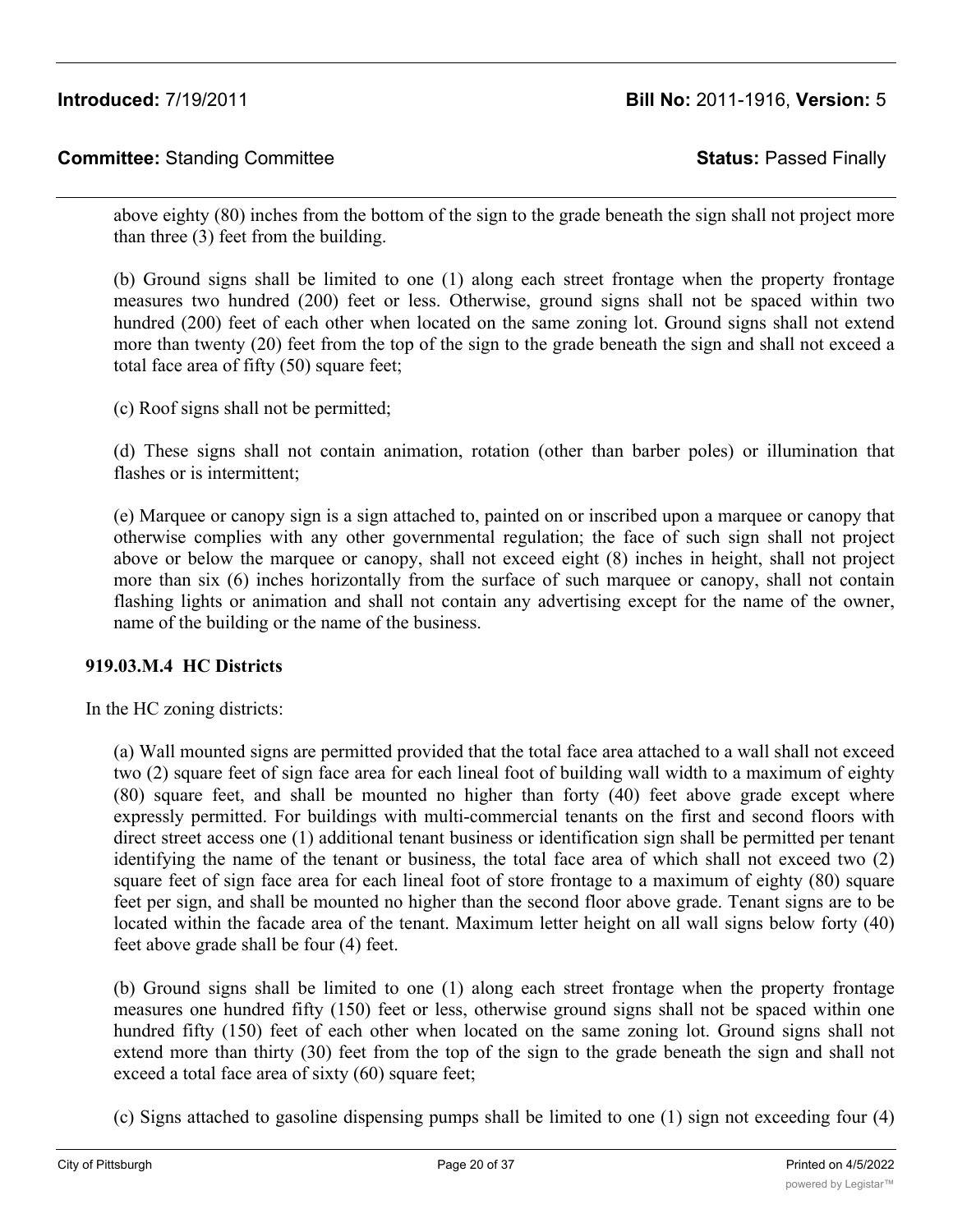square feet in face area for each pump;

(d) Marquee or canopy sign is a sign attached to, painted on or inscribed upon a marquee or canopy that otherwise complies with any other governmental regulation; the face of such sign shall no project above or below the marquee or canopy, shall not exceed eight (8) inches in height, shall not project more than six (6) inches horizontally from the surface of such marquee or canopy, shall not contain flashing lights or animation and shall not contain any advertising except for the name of the owner, name of the building or the name of the business. Such signs may be attached to a building wall and no part of the sign shall project more than four (4) inches at a height below eighty (80) inches from the grade beneath the sign. Signs attached to the building at a height above eighty (80) inches from the bottom of the sign to the grade beneath the sign shall not project more than three (3) feet from the building.

# **919.03.M.5 LNC, UNC, CP, and AP**

In the LNC, UNC, CP, and AP Districts:

(a) Wall mounted signs are permitted provided that the total face area shall not exceed two (2) square feet of sign face area for each lineal foot of building wall width to a maximum of eighty (80) square feet and shall be mounted no higher than twenty (20) feet above grade except where expressly permitted. For buildings with multi-commercial tenants on the first and second floors one (1) additional tenant business or identification sign shall be permitted per tenant identifying the name of the tenant or business, the total face area of which shall not exceed two (2) square feet of sign face area for each lineal foot of tenant frontage to a maximum of eighty (80) square feet per sign on each wall or facade and shall be mounted no higher than the second floor above grade. Tenant signs are to be located within the facade area of the tenant. Maximum letter height on all wall signs below twenty (20) feet above grade shall be four (4) feet.

(b) Ground signs shall be limited to one (1) along each street frontage when the property frontage measures one hundred (100) feet or less, otherwise ground signs shall not be spaced within one hundred (100) feet of each other when located on the same zoning lot. Ground signs shall not extend more than forty (40) feet from the top of the sign to the grade beneath the sign and shall not exceed a total face area of one hundred fifty (150) square feet;

(c) Marquee or canopy sign is a sign attached to, painted on or inscribed upon a marquee or canopy that otherwise complies with any other governmental regulation; the face of such sign shall not project above or below the marquee or canopy, shall not exceed eight (8) inches in height, shall not project more than six (6) inches horizontally from the surface of such marquee or canopy, shall not contain flashing lights or animation and shall not contain any advertising except for the name of the owner, name of the building or name of the business.

(d) Wall mounted signs mounted between twenty (20) above grade and no higher than forty (40) feet above grade are permitted by Administrator's Exception provided that the following conditions are met: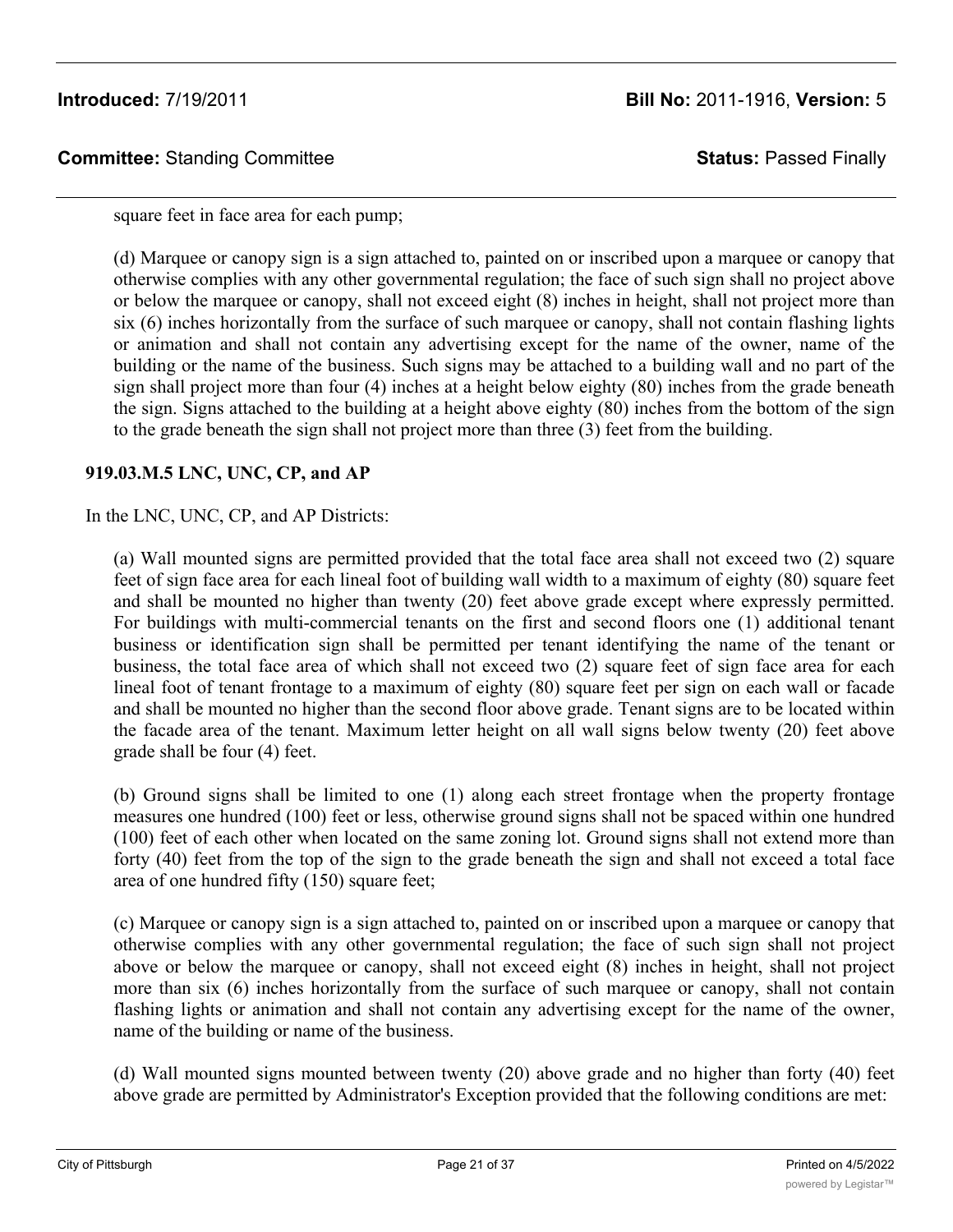1. The sign does not exceed two (2) square feet of sign face area for each lineal foot of building wall width.

2. The letters of the sign do not exceed three (3) feet in height

3. The sign is architecturally compatible with the building and surrounding buildings.

4. Zoning Administrator approval is in accordance with PDP review procedures as outlined in the Zoning Ordinance.

5. The sign is limited to the business and identification exclusively and does not repeat itself or include extraneous identifying information.

(e) Wall mounted signs exceeding eighty (80) square feet may be approved by Administrator's Exception if the following conditions are met:

1. The sign does not exceed two (2) square feet of sign face area for each lineal foot of building wall width.

2. The letters of the sign do not exceed three (3) feet in height

3. The sign is architecturally compatible with the building and surrounding buildings.

4. Zoning Administrator approval is in accordance with PDP review procedures as outlined in the Zoning Ordinance.

5. The sign is limited to the business and identification exclusively and does not repeat itself or include extraneous identifying information.

# **919.03.M.6 NDI, GI and UI Districts**

In the NDI, GI and UI Zoning Districts:

(a) Wall mounted signs are permitted provided that the total face area shall not exceed two (2) square feet of sign face area for each lineal foot of building wall width, to a maximum of eighty (80) square feet and shall be mounted no higher than forty (40) feet above grade. For buildings with multicommercial tenants on the first and second floors one (1) additional tenant business or identification sign shall be permitted per tenant identifying the name of the tenant or business, the total face area of which shall not exceed two (2) square feet of sign face area for each lineal foot of tenant frontage to a maximum of eighty (80) square feet per sign, and shall not extend higher than the second floor. Tenant signs are to be located within the facade area of the tenant. Maximum letter height on all wall signs below forty (40) feet above grade shall be four (4) feet.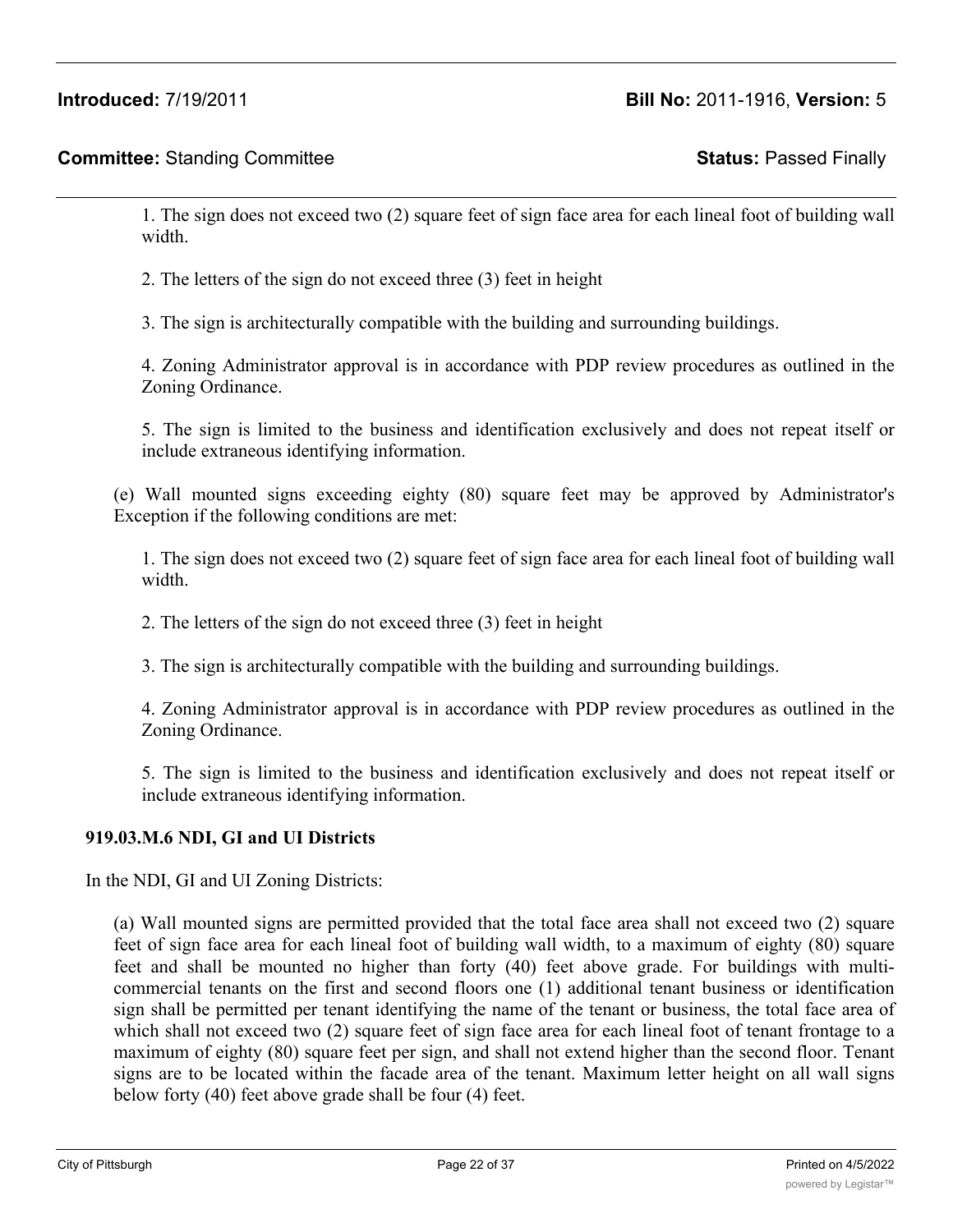(b) Ground signs shall not extend more than forty-five (45) from the top of the sign to the grade beneath the sign provided that no sign shall exceed two hundred (200) square feet in face area or a vertical measurement of twenty (20) feet;

(c) Marquee or canopy sign is a sign attached to, painted on or inscribed upon a marquee or canopy that otherwise complies with any other governmental regulation; the face of such sign shall not project above or below the marquee or canopy, shall not exceed eight (8) inches in height, shall not project more than six (6) inches horizontally from the surface of such marquee or canopy, shall not contain flashing lights or animation and shall not contain any advertising except for the name of the owner, name of the building or name of the business.

# **919.03.M.7 GT and DR Zoning Districts**

In the GT and DR Zoning Districts:

(a) Wall mounted signs, except for Public Destination Facilities, are permitted provided that;

(i) The total face area shall not exceed two (2) square feet of sign face area for each lineal foot of building wall width to a maximum of eighty (80) square feet and shall be mounted no higher than forty (40) feet above grade except where expressly permitted.

(ii) For buildings with multi-commercial tenants on the first and second floors one (1) additional tenant business or identification sign shall be permitted per tenant identifying the name of the tenant or business, the total face area of which shall not exceed two (2) square feet of sign face area for each lineal foot of tenant frontage to a maximum of eighty (80) square feet per sign on each wall or facade and shall be mounted no higher than the second floor above grade.

(iii) Tenant signs are to be located within the facade area of the tenant. Maximum letter height on all wall signs below forty (40) feet above grade shall be four (4) feet.

(b) For Public Destination Facilities, the total face area of wall mounted signs below forty (40) feet shall not exceed a total of three (3) percent of exposed building facade area or a maximum of two hundred (200) square feet per facade, whichever is smaller, shall permit electronic identification signs with no motion or animation, and shall be subject to design review and approval by the City Planning Commission.

(c) Only **[business and building name signs]** the name of the building or business shall be mounted higher than forty (40) feet above grade and **[shall]** may face in all directions but shall not be roof mounted nor project above the roof peak or parapet wall, shall not exceed in face area 40 square feet or two (2) percent of exposed facade area whichever is larger, shall be limited to four (4) per building,

shall include no motion or animation, shall not exceed a luminosity  $\mathcal{L}(\mathcal{L})$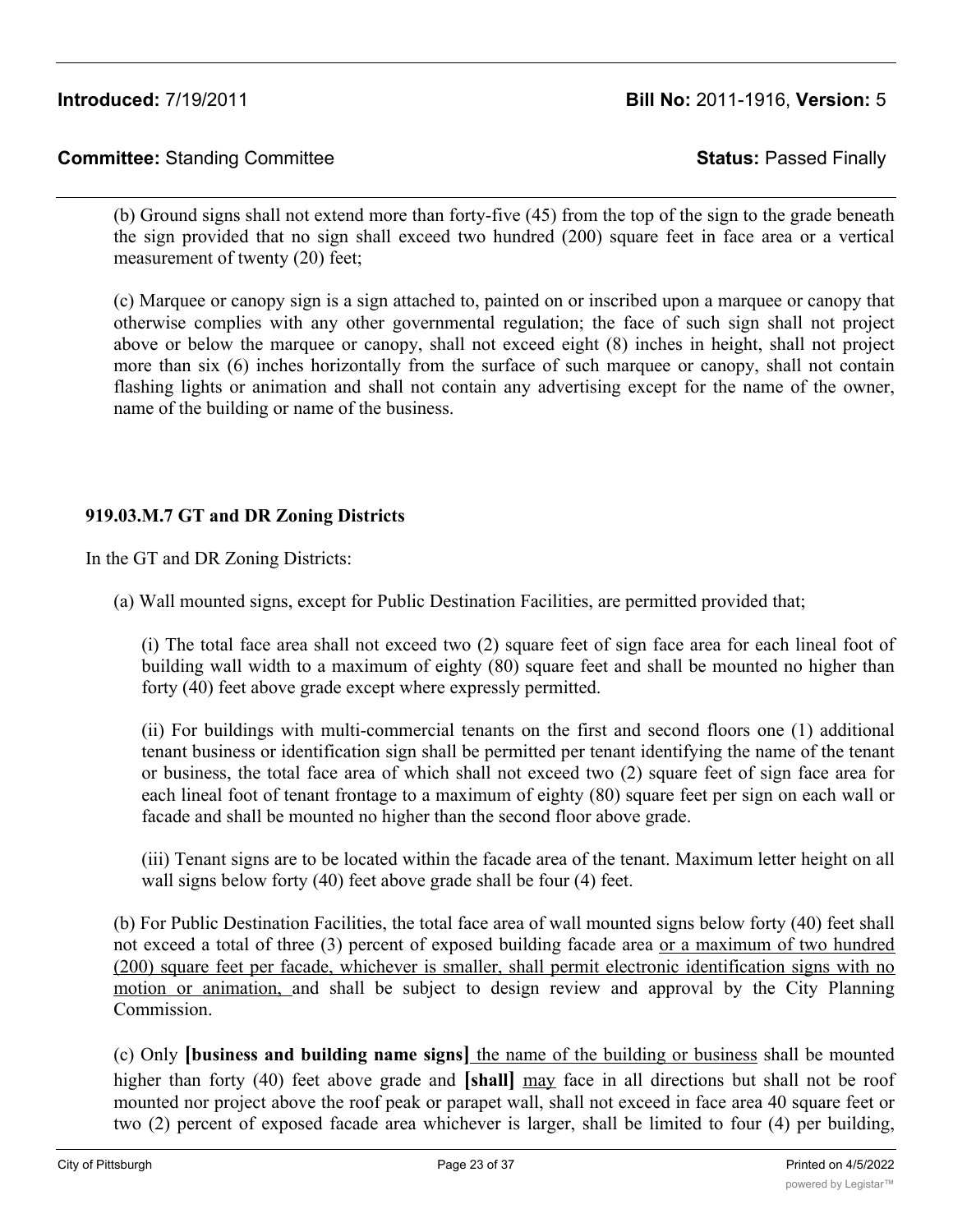# **Committee:** Standing Committee **Status:** Passed Finally

shall include no motion or animation, shall not exceed a luminance of two thousand five hundred (2,500) nits during daylight hours between sunrise and sunset, shall not exceed a luminance of two hundred fifty (250) nits at all other times, shall permit electronic illumination with no motion or animation**,** and shall be subject to design review and approval by the City Planning Commission. All applications shall include certification that the sign will comply with luminance level standards at the time of application and must certify again that the sign is operating in compliance with the standards prior to issuance of an occupancy permit.

(d) Ground signs shall be limited to one (1) along each street frontage when the property frontage measures one hundred (100) feet or less, otherwise ground signs shall not be spaced within one hundred (100) feet of each other when located on the same zoning lot. Ground signs shall not extend more than forty (40) feet from the top of the sign to the grade beneath the sign and shall not exceed a total face area of one hundred fifty (150) square feet;

(e) Marquee or canopy sign is a sign attached to, painted on or inscribed upon a marquee or canopy that otherwise complies with any other governmental regulation; the face of such sign shall not project above or below the marquee or canopy, shall not exceed eight (8) inches in height, shall not project more than six (6) inches horizontally from the surface of such marquee or canopy, shall not contain flashing lights or animation and shal meet the definition of business or identification sign; provided that a marquee or canopy sign attached to a Public Assembly (general) facility which shall otherwise be subject to this provision, may be up to eight (8) feet in height and subject to review by the Planning Commission under the Project Development Plan criteria put forth in Section 922.10.

## **919.03.M.8 Projecting Signs**

(a) Purpose

The purpose of these regulations is to permit and regulate the installation of projecting signs in commercial areas of the city.

(b) Definition

Projecting sign means any business or identification sign which sole means of support is by attachment to a legal structure on a zoning lot and which projects more than twelve (12) inches into a public rightof-way. A projecting sign shall contain no more than two (2) sign faces which include lettering, and these signs faces shall be back-to-back.

(c) Applicability

These regulations shall apply in the following districts:

(i) NDO/Neighborhood Office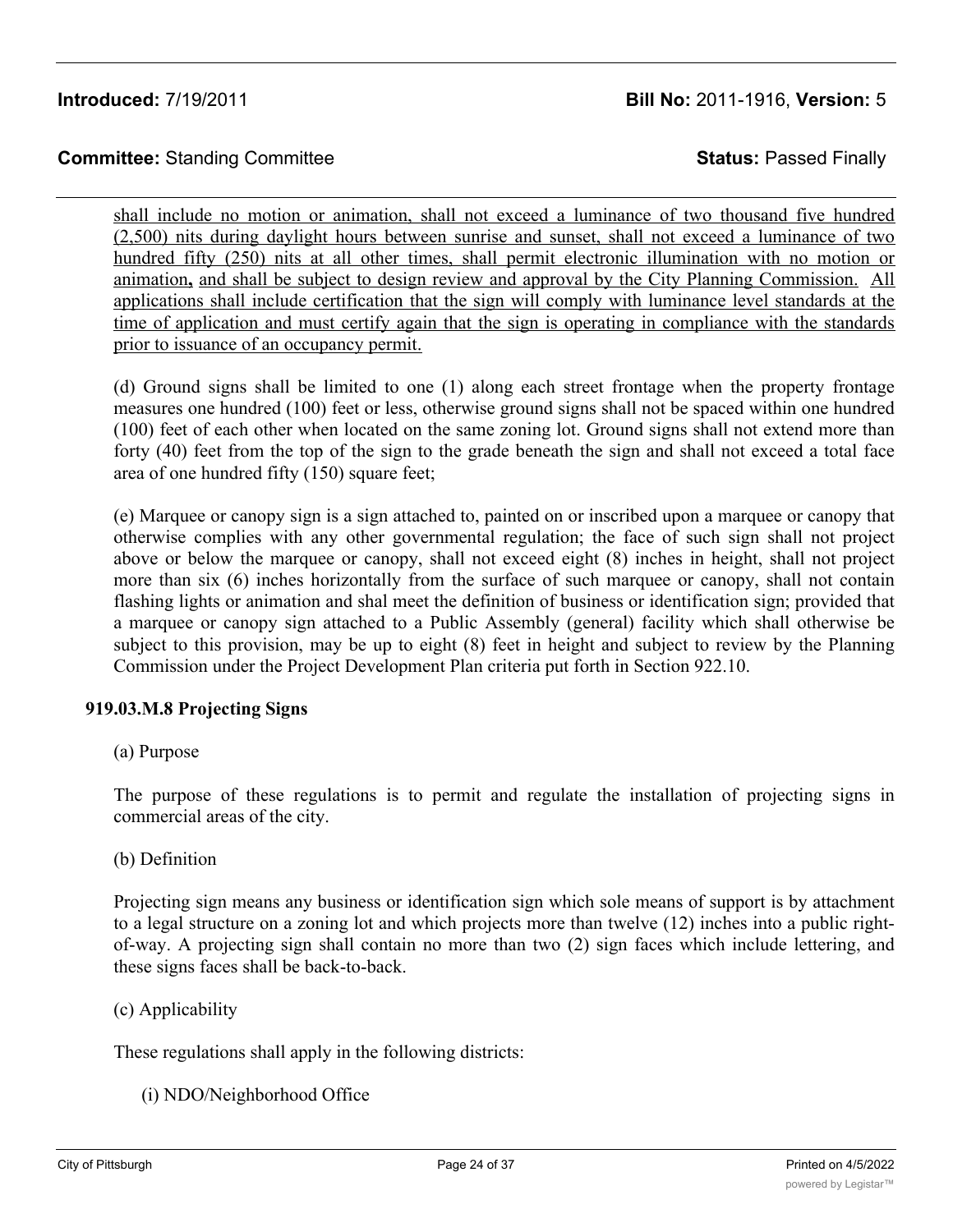- (ii) LNC/Local Neighborhood Commercial
- (iii) NDI/Neighborhood Industrial
- (iv) UNC/Urban Neighborhood Commercial
- (v) HC/Highway Commercial
- (vi) UI/Urban Industrial
- (vii) EMI/Educational/Medical Institute
- (viii) GPR-C Grandview Public Realm Subdistrict C
- (ix) OPR/Oakland Public Realm (Subdistricts A-D)
- (x) SP-4/Station Square
- (xi) SP-5/South Side Works
- (xii) CP/Commercial Planned Unit Development
- (xiii) AP/Mixed Use Planned Unit Development
- (xiv) GT/Golden Triangle
- (xv) DR/Downtown Riverfront
- (d) General Requirements

(i) For each street-level business a maximum of one (1) projecting sign shall be permitted for each facade of a structure facing a street;

(ii) Projecting signs shall be a maximum of nine (9) square feet per side. The area of irregular or three-dimensional shapes shall be computed by multiplying the height and width at the widest points;

(iii) Projecting signs shall extend no more than four () feet fom the front of a building orstructure or two-thirds (2/3) of the width of the sidewalk beneath the sign where such sidewalk exists, whichever is less. The bottom most point of a projecting sign shall be no less than ten (10) feet above the grade beneath the sign; and

(iv) No projecting sign structure shall be placed onto or obscure or damage any significant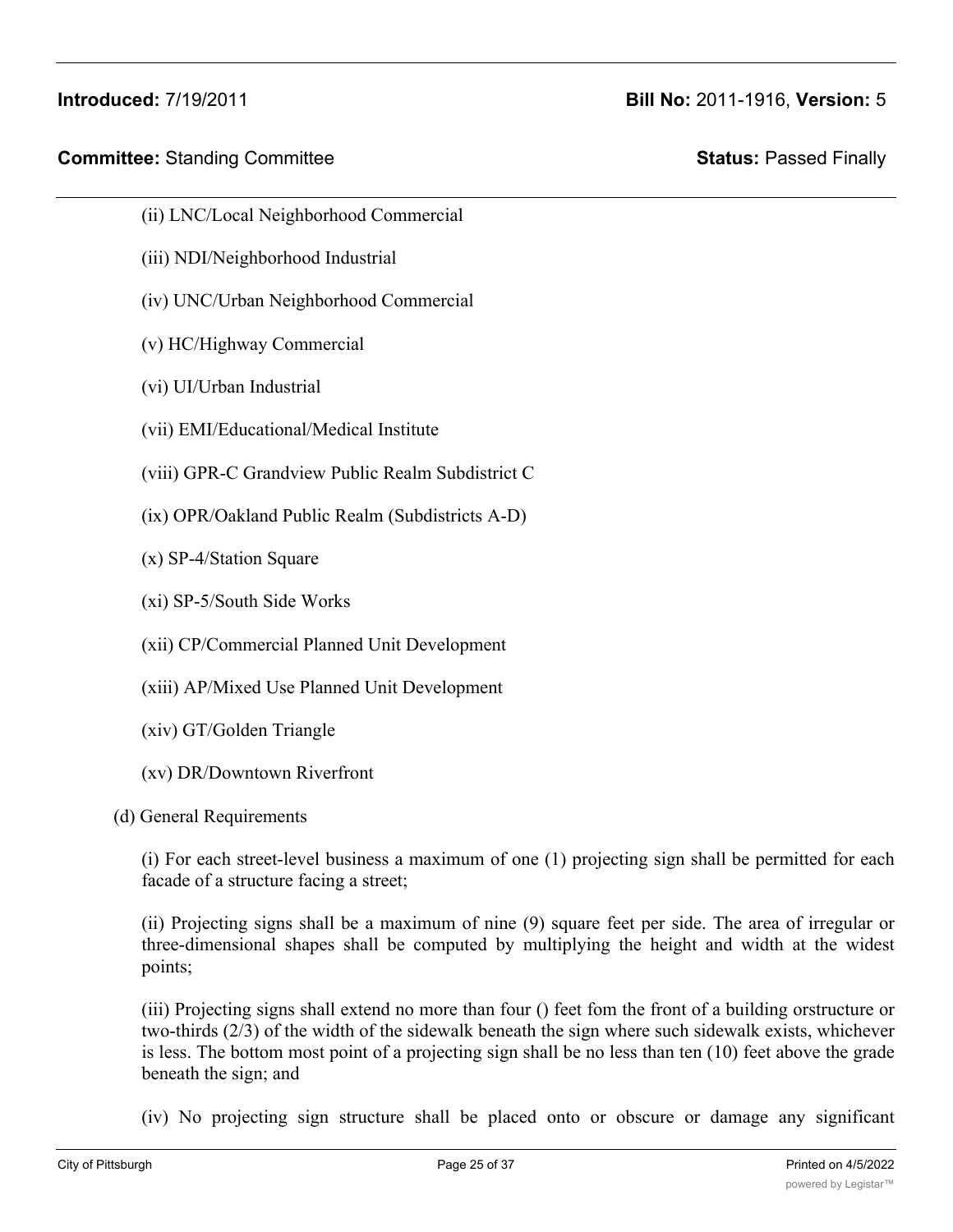architectural feature of a building.

# **919.03.N Identification Signs Not Regulated Above**

1. Identification signs for Child Care uses, and office of minister a or physician, shall be permitted in any district where the use is permitted provided that:

(a) The sign shall not exceed five (5) square feet in face area;

(b) The use shall be limited to one (1) sign for each principal entrance;

(c) The sign may be attached to a wall of the building and shall not project more than twelve (12) inches therefrom or may be situated as a pole sign not exceeding more than ten (10) feet from the top of the sign to the grade below the sign and shall be setback at least five (5) feet from any lot line when the space is unoccupied by building; and

(d) The sign shall be non-illuminated.

2. Identification signs for Multi-Unit Residential uses, Multi-Suite Residential uses, Community Centers, Funeral Homes, Housing for the Elderly, Institutional uses, Library, Medical Office, Cultural Service, Nursing Home, or School, shall be permitted in any district where the use is permitted provided that:

(a) The sign shall not exceed twelve (12) square feet in face area;

(b) The use shall be limited to one (1) sign for each primary entrance; and

(c) The sign may be attached to a wall of the building and shall not project more than twelve (12) inches therefrom, or may be situated as a pole sign not extending more than twelve (12) feet from the top of the sign to the grade beneath the sign and shall be setback at least five (5) feet from any lot line when such space is unoccupied by building.

3. Identification signs for Institutional uses, including Hospital, College or University, and Park uses, shall be permitted in any district where such use is permitted, provided that:

(a) The sign shall not exceed thirty-two (32) square feet in face area;

(b) The use shall be limited to one (1) sign along each street frontage or as necessary for adequate direction;

(c) The sign may be attached to a wall of the building and shall not project more than twelve (12) inches therefrom, or may be situated as a pole sign not extending more than twelve (12) feet from the top of the sign to the grade beneath the sign and shall be setback at least twenty (20) feet from any lot line other than the street line.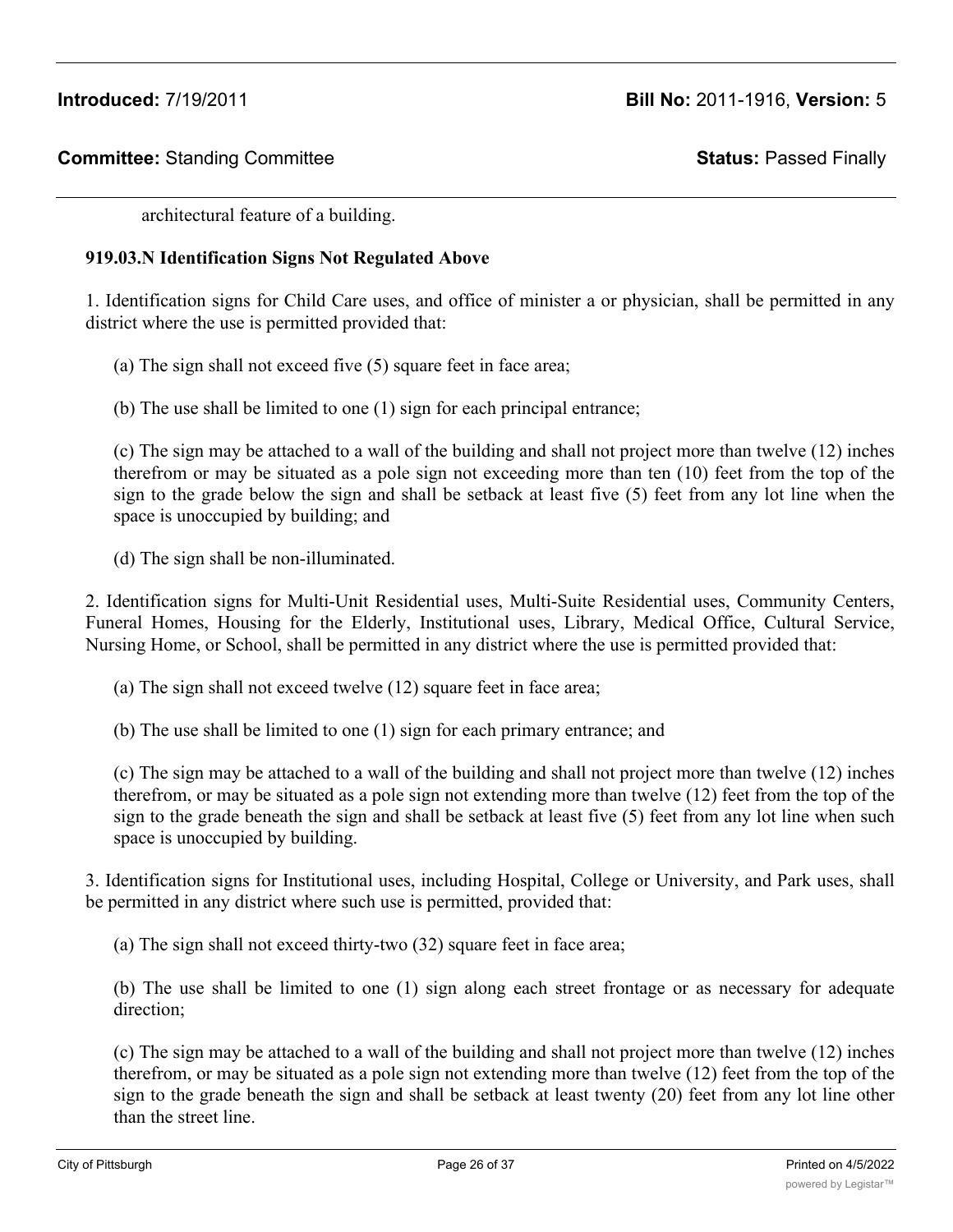(Ord. 33-2001, § 1, eff. 12-31-01; Ord. 16-2002, § 1, eff. 6-4-02; Ord. 21-2002, §§ 17--22, eff. 6-18-02; Ord. 22-2002, §§ 1D--1K, eff. 6-25-02)

# **919.03.O Electronic Non-Advertising Signs**

# **1. General**

Electronic non-advertising signs shall be allowed subject to all regulations applicable to non-advertising signs and the additional standards set forth below. These provisions shall not apply to electronic signs associated with Major Public Destination Facilities or High Wall Signs as permitted in accordance with Section 919.03.M.7.

# **2. Conflicts**

The provisions of this section shall take precedence over any conflicting provisions in Section 919 relating to advertising signs unless the conflicting provisions result in greater limitations on electronic nonadvertising signs.

## **3. New Electronic Non-Advertising Signs**

Electronic Signs as defined in Section 919.01.C.3 shall be permitted within the HC, UI, and GI only, and shall be approved by the Zoning Board of Adjustment as Special Exceptions, according to the Special Exception Review Standards of 922.07, and subject to the following criteria:

## **(a) Motion**

Any motion of any kind is prohibited on an electronic non-advertising sign face. Electronic nonadvertising signs shall have only static text, images, and graphics.

## **(b) Dwell Time**

The text, image, or display on an electronic non-advertising sign may not change more than once every thirty (30) seconds. Twirl time between subsequent text, images, or display shall not exceed twenty-five hundredths (0.25) seconds.

#### **(c) Brightness**

During daylight hours between sunrise and sunset, luminance shall be no greater than two thousand five hundred (2,500) nits. At all other times, luminance shall be no greater than two hundred fifty (250) nits.

#### **(d) Size**

The changeable copy area of an electronic non-advertising sign shall be limited to fifty (50%) percent of the total permitted sign area up to a maximum of fifty (50) square feet, but not including high wall signs which are subject to the specific standards of 919.03.M.7(ii).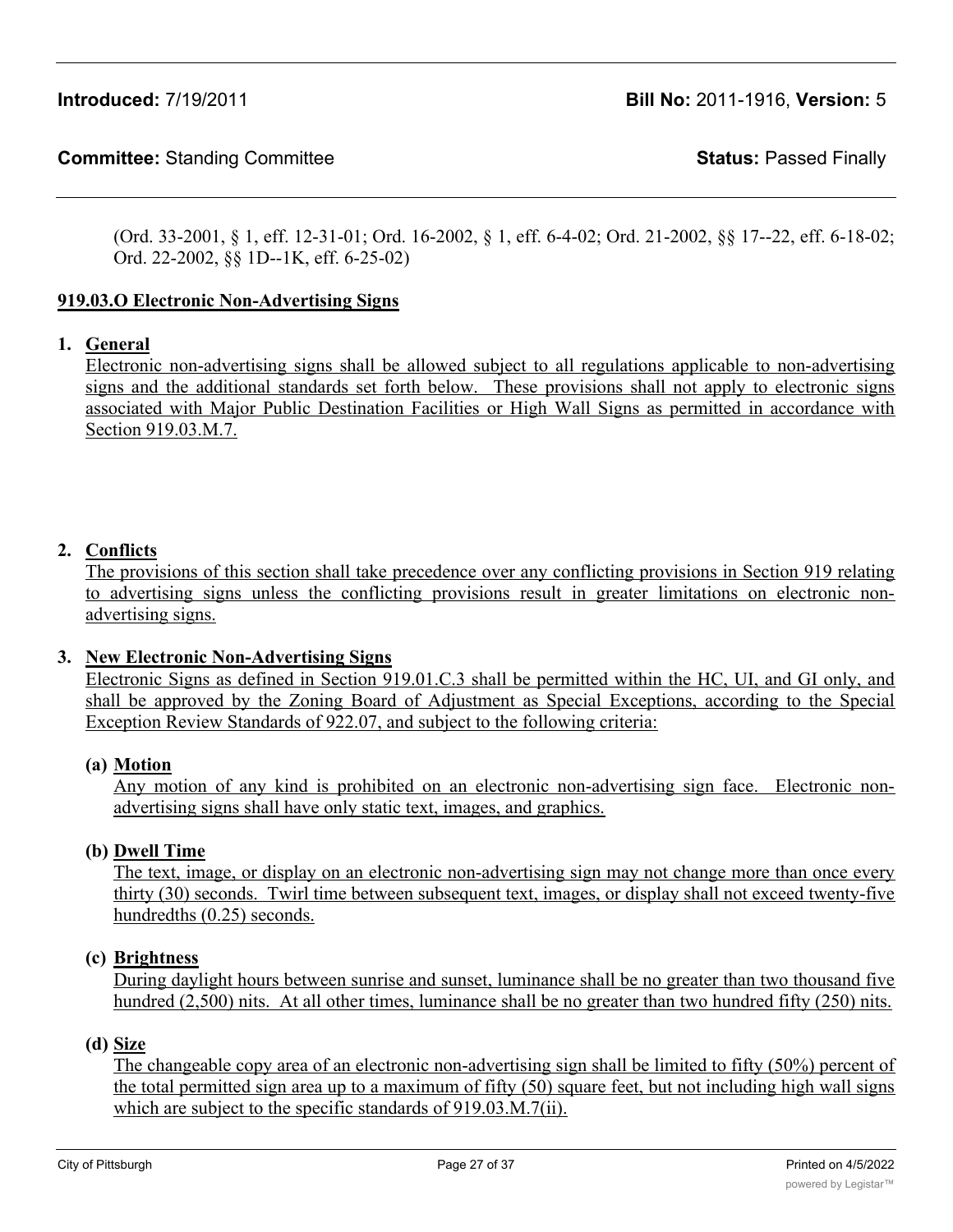# **Committee:** Standing Committee **Status:** Passed Finally

#### **(e) Location**

- i. Electronic non-advertising signs shall not be located within one hundred (100) feet of or be primarily directed towards rivers, parks, City Designated Historic Districts, or properties within a residential or public realm zoning district; and
- ii. No electronic non-advertising sign shall be erected or maintained in such a manner as to obscure or otherwise physically interfere with an official traffic sign, signal or device, or to obstruct or physically interfere with the driver's view of approaching, merging or intersecting traffic.

## **(f) Controls/Testing/Annual Certification**

- i. All electronic non-advertising signs shall be equipped with an automatic dimmer control or other mechanism that automatically controls the sign's brightness as provided above; and
- ii. Prior to approval of any permit for to operate an electronic non-advertising sign, the applicant shall certify that the sign has been tested and complies with the motion, dwell time, brightness, and other requirements herein.

#### **919.03.P Major Public Destination Facility Electronic Signs**

#### **1. Applicability**

This section shall apply to electronic signs associated with all uses that meet the definition of "major public destination facility."

#### **2. Review Process**

#### **(a) Electronic Signs**

All major public destination facility electronic signs shall be reviewed by the Zoning Board of Adjustment as Special Exceptions according to the Special Exception review standards and procedures of Section 922.07 and the standards set forth below.

#### **(b) Large Video Displays**

All major public destination facility video displays shall be reviewed by the Planning Commission and City Council as Conditional Uses according to the Conditional Use Standards and Procedures of Section 922.06 and the standards set forth below.

#### **3. Conflicts**

The provisions of this section shall take precedence over any conflicting provisions in Article VI, Section 919 relating to non-advertising signs.

#### **4. Electronic Signs Allowed**

Subject to the provisions of this section, major public destination facilities may utilize electronic signs, including video displays, to display:

(a) the name of the facility, or portion thereof, including any sponsor or memorialized names assigned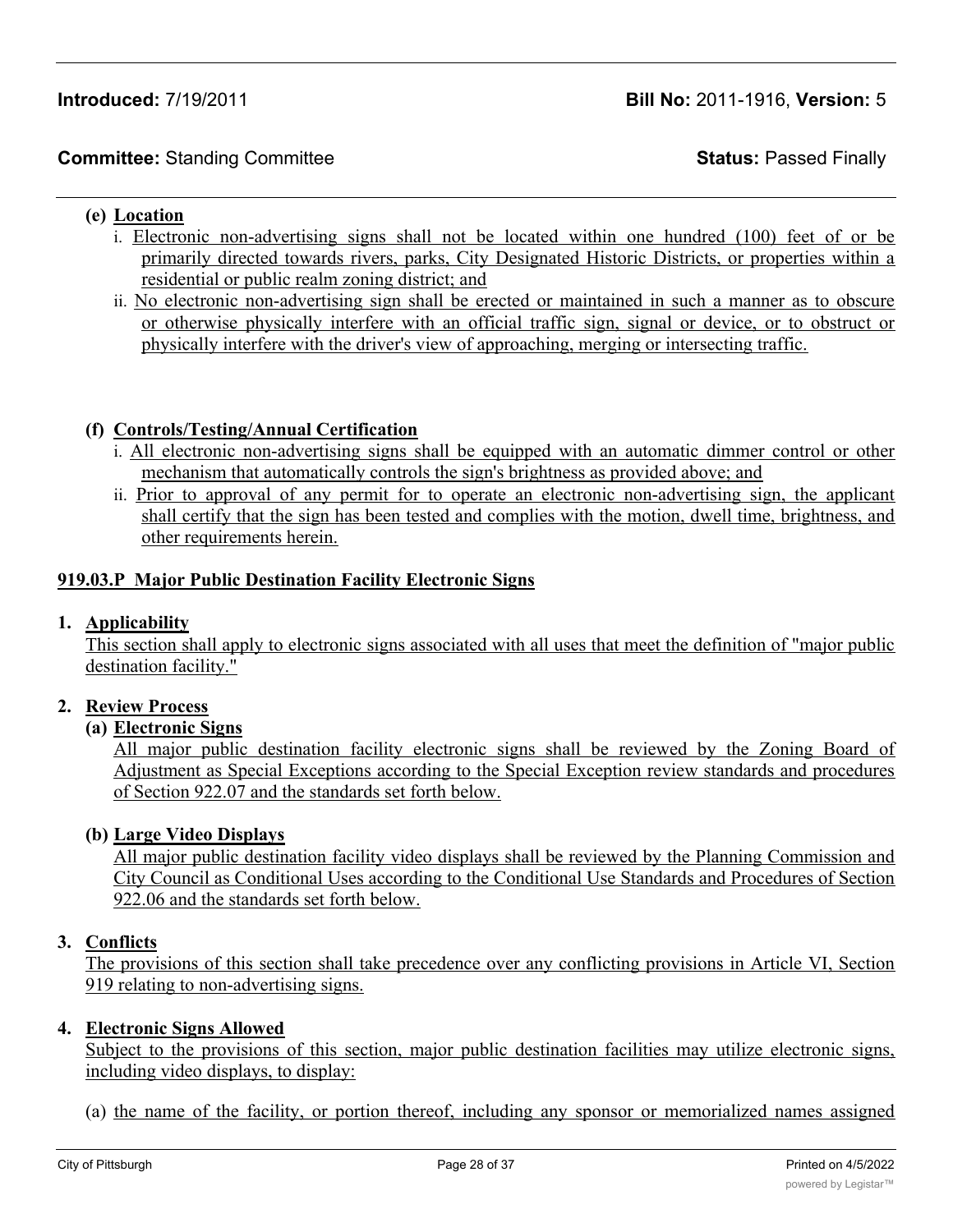thereto and their logo or identifying mark. However, products or services of sponsors shall not be displayed;

- (b) the name of the major enterprise or principal activity and events on the premises,
- (c) video displays of activities, events, or games taking place within the facility or contemporaneous away games of teams associated with the facility, and
- (d) events or activities at related facilities (both on- and off-premise) under the control or ownership of the primary occupant of the facility.

# **5. Location**

- (a) Major public destination facility electronic signs shall not be located within one hundred (100) feet of or be primarily directed towards rivers, parks, City Designated Historic Districts, or properties within a residential or public realm zoning district;
- (b) Major public destination facility signs shall be attached to the facility or an associated structure such as a parking garage or located on-site within thirty (30) feet of such facility;
- (c) Video displays shall not be visible from roadways, or ramps associated with such roadways, with speed limits exceeding thirty-five (35) miles per hour;
- (d) No electronic sign or video display shall be erected or maintained in such a manner as to obscure or otherwise physically interfere with an official traffic sign, signal or device, or to obstruct or physically interfere with the driver's view of approaching, merging or intersecting traffic; and
- (e) There shall be no more than one electronic sign and one video display on the site of a major public destination facility.

# **6. Motion**

Any motion of any kind is prohibited on an electronic sign face. Electronic signs shall have only static text, images, and graphics. However, motion may be allowed on large video displays depicting activities, events, or games taking place within the facility or contemporaneous away games of teams associated with the facility.

# **7. Dwell Time**

The text, image, or display on an electronic advertising sign may not change more than once every thirty (30) seconds. Twirl time between subsequent text, images, or display shall not exceed twenty-five hundredth (0.25) of a second.

## **8. Brightness**

During daylight hours between sunrise and sunset, luminance shall be no greater than two thousand five hundred (2,500) nits. At all other times, luminance shall be no greater than two hundred fifty (250).

# **9. Size**

The maximum size of an electronic sign or video display shall be one thousand two hundred (1,200) square feet.

## **10. Controls/Testing/Annual Certification**

(a) All electronic signs shall be equipped with an automatic dimmer control or other mechanism that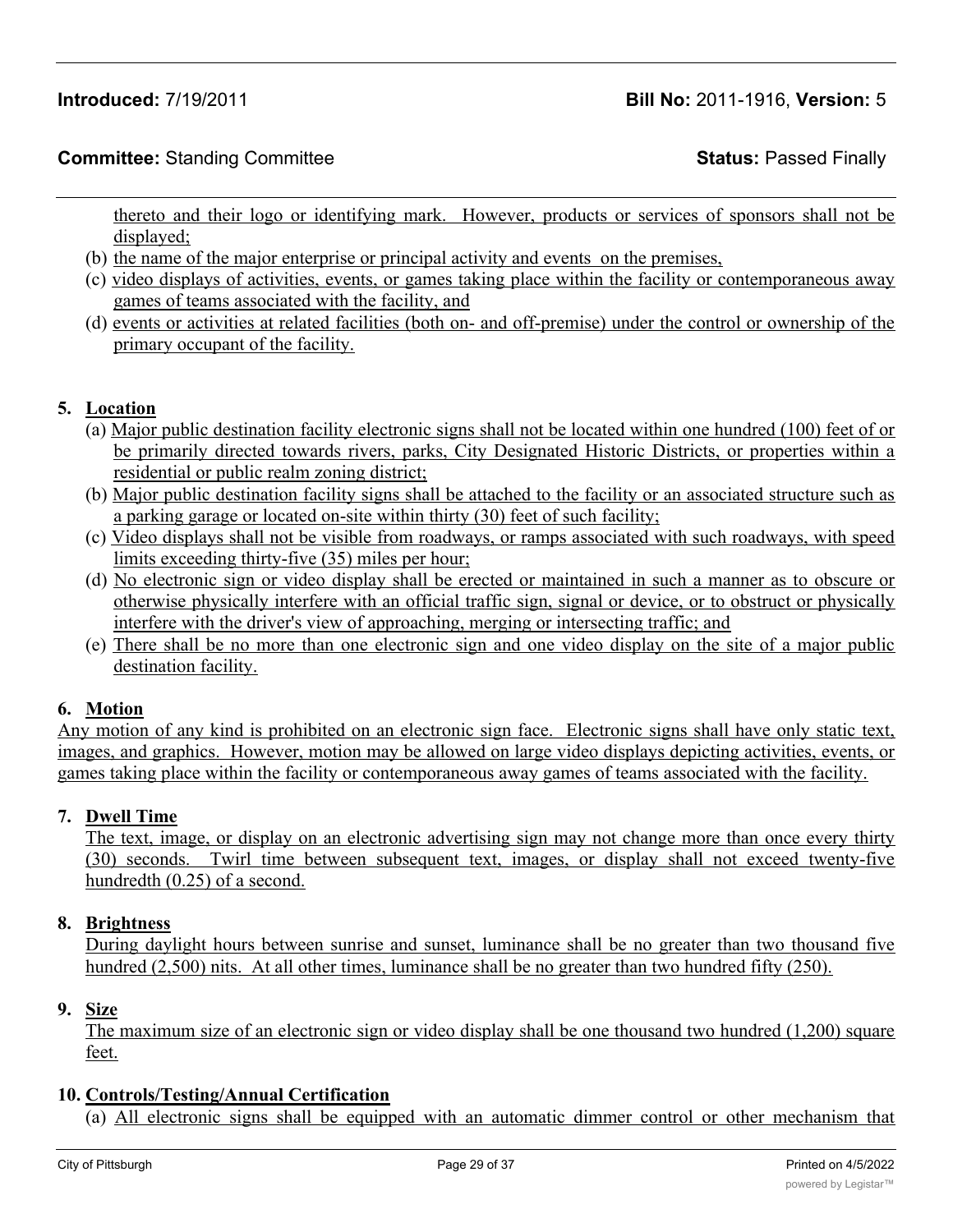automatically controls the sign's brightness as provided above.

- (b) Prior to approval of any permit to operate an electronic sign, the applicant shall certify that the sign has been tested and complies with the motion, dwell time, brightness, and other requirements herein.
- (c) The owner and/or operator of an electronic advertising sign shall submit an annual report to the city certifying that the sign complies with the motion, dwell time, brightness, and other requirements herein.

# **919.03.Q Special Signage Design Districts**

A Special Signage Design Zoning District ("SSDD") may be created in accordance with Section 922.05 if the proposed district is at least eight (8) acres in size and eighty percent (80%) of the property owners (determined by eighty percent (80%) of the land area) petition the City Planning Commission to create such special signage design district.

The SSDD regulations, developed via Section 922.05, are intended to provide a framework for alternative forms of development for areas that desire enhanced use of electronic and non-electronic non-advertising signs. Applicable regulations and procedures are intended to create efficient, functional and attractive urban areas that incorporate high levels of amenities and that meet public objectives for protection and preservation of the natural environment while defining the character of the SSDD in a way that is consisten with these objectives. The regulations are intended to permit a substantial amoung of flexibility in the use of electronic and nonelectronic non-advertising signage because of the large size of the site and because of its relative isolation from any neighborhood context.

The Department of City Planning will develop procedures, standards and regulations for all signage in any proposed SSDD district with the applicant prior to any formal action by the Planning Commission. Notice shall be made of such an application pursuant to 922.05.C.

## **Conflicts**

The provisions of this section shall take precedence over any conflicting provisions in Article VI, Section 919.03 relating to non-advertising signs.

# **1. Comprehensive Signage Design Plan**

A complete application for a SSDD shall include a comprehensive signage design plan to address all nonadvertising signage forms and typologies throughout the SSDD including, but not limited to, Business Signs and Identification Signs, Public Information Signs, gateway and district signage. The comprehensive signage design plan shall be subject to Design Review. Art Commission shall review and approve any signage recommendation within a Public Right-of-Way or on City-owned property.

## **2. Electronic Signs Allowed**

Subject to the provisions of this section, SSDD may utilize electronic signs, including video displays, in accordance with an adopted Special Signage Design District Plan.

## **(a) Location**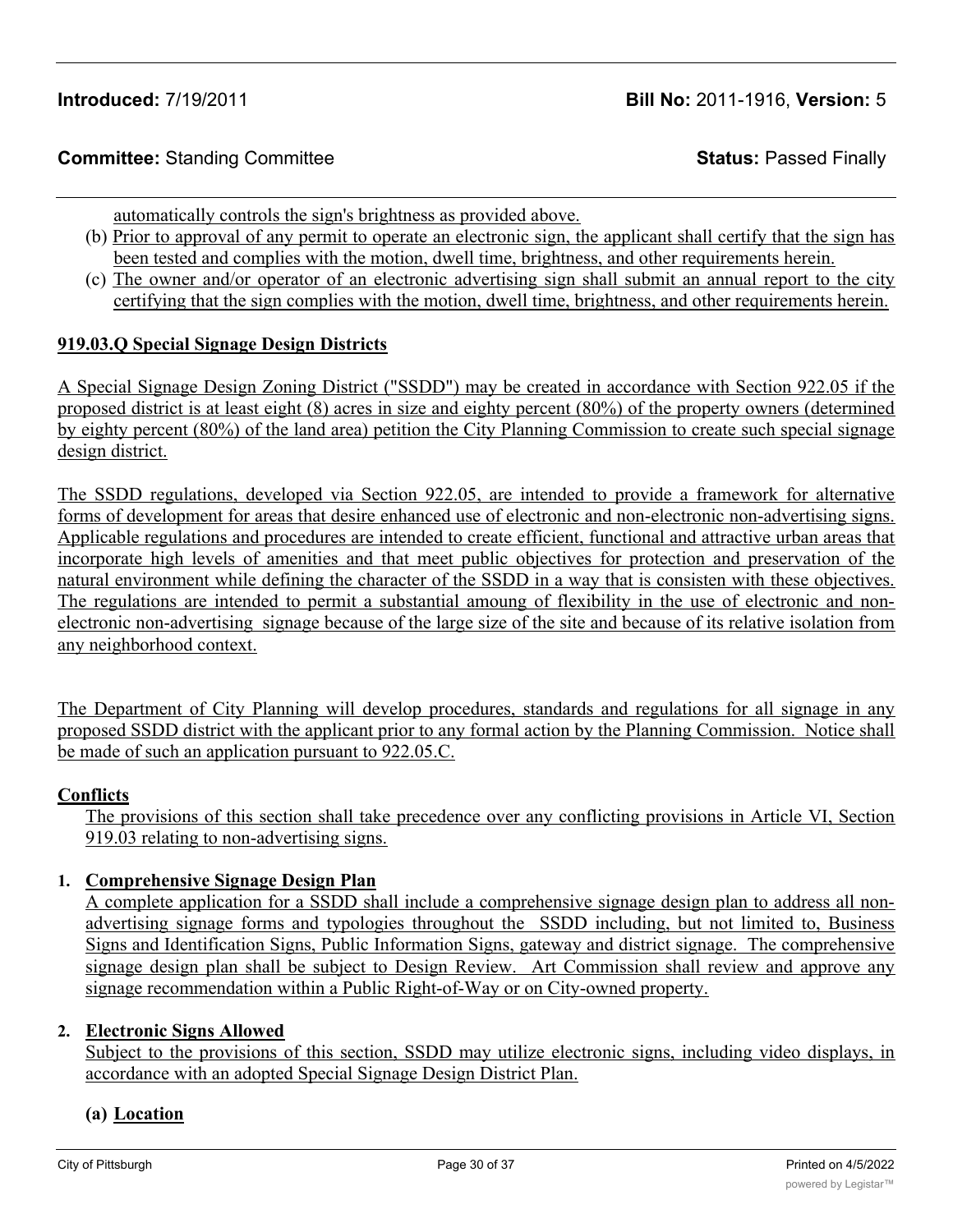# **Committee:** Standing Committee **Status:** Passed Finally

- i) Electronic signs shall not be located within one hundred (100) feet of the rivers or be directed primarily towards the rivers.
- ii) Video displays shall not be readily visible from roadways, or ramps associated with such roadways, with speed limits exceeding thirty-five (35) miles per hour.
- iii) No electronic sign shall be erected or maintained in such a manner as to obscure or otherwise physically interfere with an official traffic sign, signal or device, or to obstruct or physically interfere with the driver's view of approaching, merging or intersecting traffic.
- iv) No electronic signs shall be located within an LNC, NDO, P, H, or any Residentially zoned districts.

## **(b) Controls/Testing/Annual Certification**

- i) All electronic signs shall be equipped with an automatic dimmer control or other mechanism that automatically controls the sign's brightness established by the Council for special sign district.
- ii) Prior to approval of any permit to operate an electronic sign, the applicant shall certify that the sign has been tested and complies with the motion, dwell time, brightness, and other requirements herein.
- iii) The owner and/or operator of an electronic advertising sign shall submit an annual report to the city certifying that the sign complies with the motion, dwell time, brightness, and other requirements herein.

## **919.03.R Neighborhood Gateway Signs**

Neighborhood Gateway Signs may be permitted in order to identify the major entrance gateways to a city neighborhood in accordance with the following standards:

- 1. Shall be located at or near neighborhood boundaries and placed as to clearly convey entry to that neighborhood;
- 2. Shall be limited to one sign for each major entrance gateway to a city neighborhood;
- 3. Shall not contain advertising matter attached to or integrated with or as part of such sign;
- 4. Shall not be an Electronic Sign;
- 5. Shall not exceed forty (40) square feet in face area; and
- 6. Shall be subject to Design Review and approval by the City Planning Commission except in locations where Art Commission approval is required;

#### **919.04. Neighborhood Business District Sign Regulations.**

#### **919.04.A General**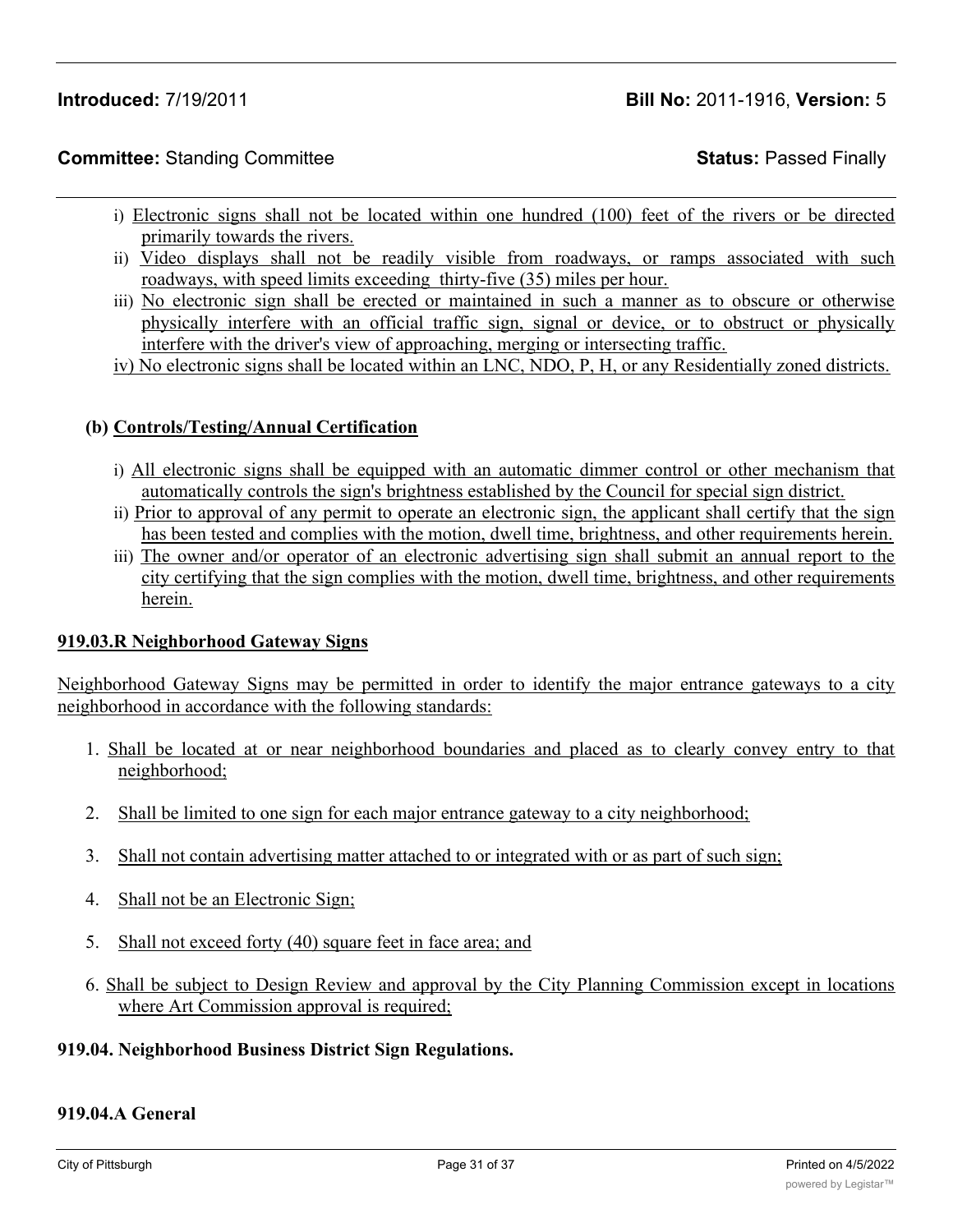## **919.04.A.1 Purpose**

The purpose of these special neighborhood business district sign regulations is to provide a level of control over signage in commercial areas of the City that include uses that are within and adjacent to residential neighborhoods, where such uses are physically oriented toward pedestrian traffic rather than vehicular traffic, and where the existing general provisions regulating signage allow types and sizes of signs which are not appropriate to these districts.

# **919.04.A.2 Applicability**

These regulations shall apply only to those areas specifically listed hereunder, and shall be used in addition to the general provisions for signs found throughout this chapter. Where differences occur between the Neighborhood Business District Sign Regulations of this section (Sec. 919.04) and those found elsewhere in this chapter, the Neighborhood Business District Sign Regulations of this section shall control.

#### **919.04.A.3 Neighborhood Business Sign Districts Established**

The following Neighborhood Business Sign Districts are hereby established:

(a) East Carson Street

## **919.04.A.4 Special Definitions**

The following special definitions shall apply throughout the Neighborhood Business District Sign Regulations of this section (Sec. 919.04).

(a) Projecting Sign means any business or identification sign which sole means of support is by attachment to a legal structure on a zoning lot and which projects more than twelve (12) inches into a public right-of-way. A projecting sign shall contain no more than two (2) sign faces which include lettering, and these sign faces shall be back-to-back.

(b) Such signs may be attached to a building wall and no part of the sign shall project more than four (4) inches at a height below eighty (80) inches from the grade beneath the sign. Signs attached to the building at a height above eighty (80) inches from the bottom of the sign to the grade beneath the sign shall not project more than three (3) feet from the building.

## **919.04.B Regulations Applicable to All Neighborhood Business Districts**

The provisions of this section apply to all Neighborhood Business Sign Districts.

## **919.04.B.1 Number of Signs**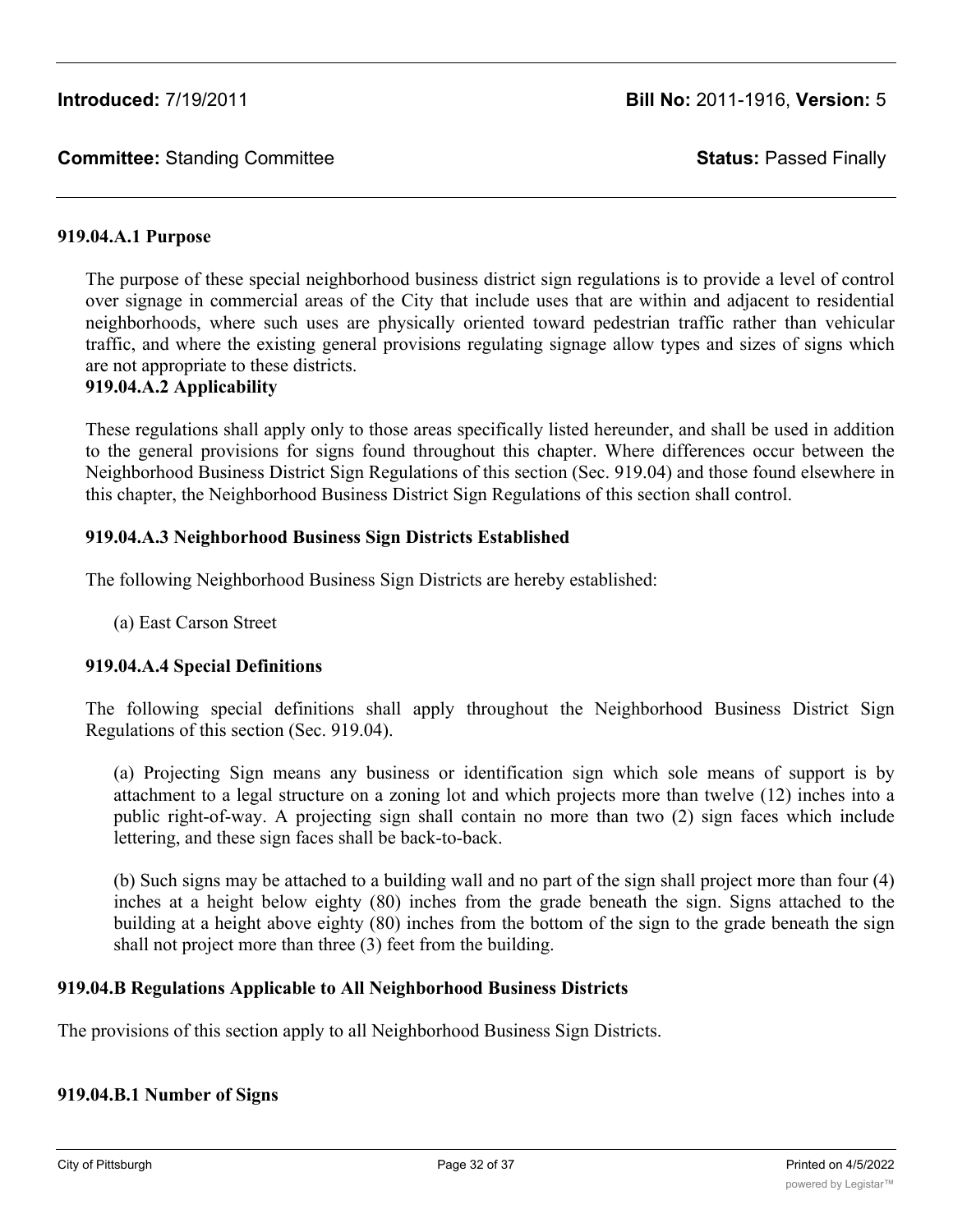# **Committee:** Standing Committee **Status:** Passed Finally

(a) For each street level business, a maximum of one (1) wall sign, two (2) window signs, and either one (1) awning sign or one (1) projecting sign or one (1) ground sign shall be permitted for each facade of a structure facing a street.

(b) For each upper floor business, a maximum of two (2) window signs, one (1) door sign, and either one (1) awning sign or one (1) projecting sign shall be permitted for each facade of a structure facing a street.

(c) The maximum area of all signs, including ground signs, shall be fifteen (15) percent of the area of the face of the building on which the signs are proposed. For ground signs, the area of the face of the building nearest to and visible from the ground signs shall be considered for this calculation.

#### **919.04.B.2 Sign Size**

(a) Wall signs shall be a maximum of two (2) square feet in area for every lineal foot of building frontage, up to a maximum of forty (40) square feet. Maximum lettering Size shall be eighteen (18) inches high.

(b) For each street level business window and door signs shall be a maximum of twenty (20) percent of the glazed area of the window or door in which they are placed up to a maximum of eight (8) square feet. For each upper floor business, window or door signs shall be a maximum of fifty (50) percent of the glazed area of the window or door in which they are placed, up to a maximum of ten (10) square feet.

(c) Projecting signs shall be a maximum of nine (9) square feet per side. The area of irregular or threedimensional shapes shall be computed by multiplying the height and width at the widest points.

(d) Ground signs shall be limited to forty (40) square feet, and the sign and sign structure shall be no higher than twelve (12) feet.

#### **919.04.B.3 Location**

(a) No sign or sign structure or support shall be placed onto or obscure or damage any significant architectural feature of a building, including but not limited to a window or door frame, cornice, molding, ornamental feature, or unusual or fragile material.

(b) No sign shall be painted onto any significant architectural feature, including but not limited to a window or door frame, cornice, molding, ornamental feature, or unusual or fragile material.

(c) No sign or sign structure or support shall be located on the roof of any building or structure, nor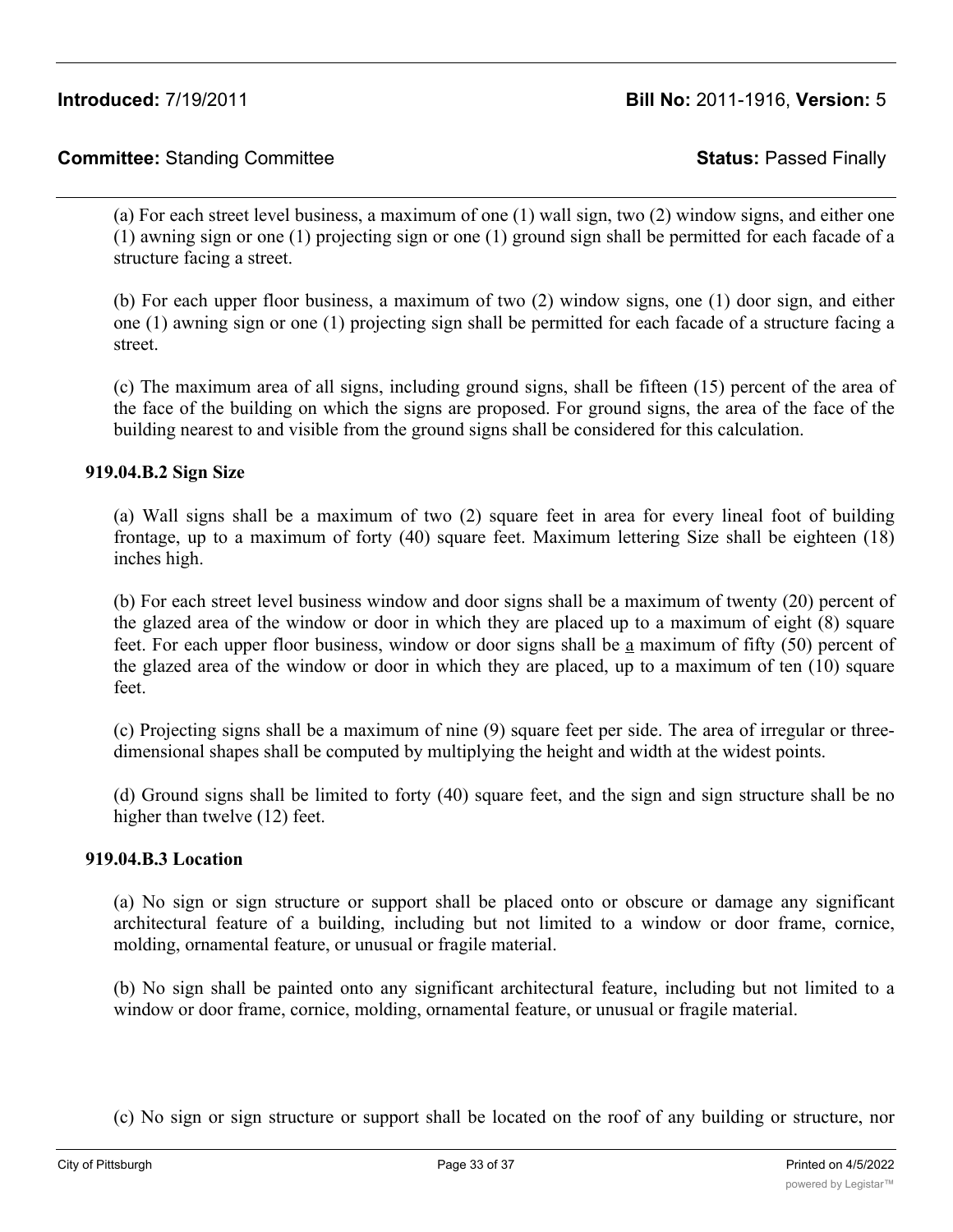# **Committee:** Standing Committee **Status:** Passed Finally

shall any sign or sign structure or support extend beyond the cornice line of any building or structure.

(d) Projecting signs shall extend no more than four (4) feet from the front of a building or structure or two-thirds (2/3) of the width of the sidewalk beneath the sign where such sidewalk exists, whichever is less. The bottom most point of a projecting sign shall be no less than ten (10) feet from above grade beneath the sign.

#### **919.04.B.4 Materials**

(a) The following types of signs and materials shall not be permitted for signs in a Neighborhood Business Sign District:

- (1) Internally illuminated box signs;
- (2) Individually illuminated channel letters;
- (3) Flashing, moving or intermittently illuminated sign;
- (4) Internally illuminated awnings.

(b) Wall signs shall be painted only onto a separate material which is applied to the facade of the building.

(c) For awning signs, letters shall be applied or painted onto the valance portion of the awning only.

#### **919.04.B.5 Illumination**

(a) Internally illuminated signs or sign letters shall not be permitted.

(b) The sign face may be illuminated with small shielded spotlights which are placed as to not glare onto the public right-of-way or onto adjacent properties or neon tubing may be attached to the face of the sign for illumination.

#### **919.04.B.6 Historic Plaques**

In addition to the signs permitted above, the City's historic designation plaque and one (1) other historic plaque may be applied to a wall of a building or structure. These historic plaques shall be a maximum of one and one-half (1 1/2) square feet in area.

#### **919.04.C East Carson Street District Standards**

The provisions in this section apply only within the East Carson Street Neighborhood Business Sign District.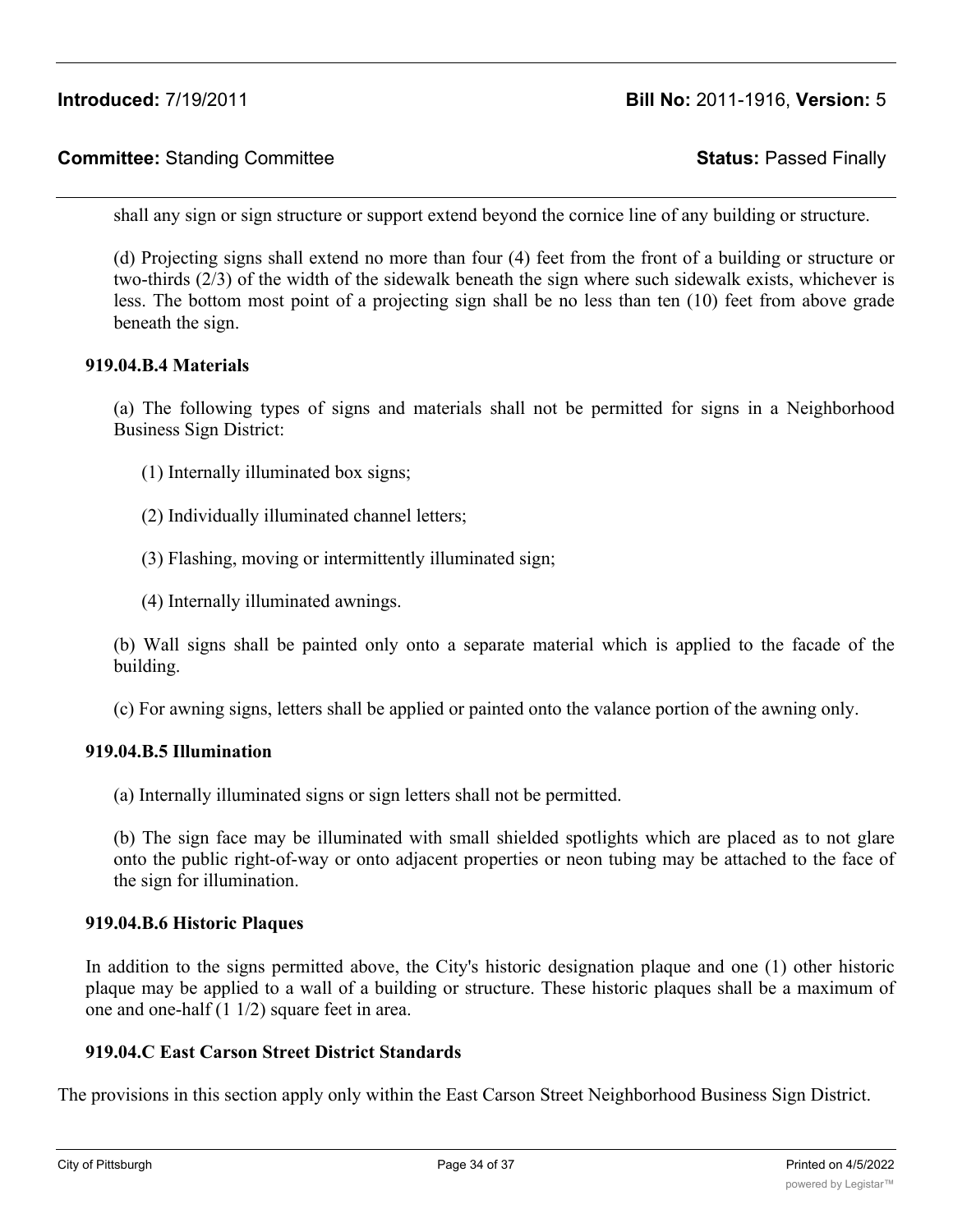#### **919.04.C.1 Intent**

This commercial area is an historic district with a unique collection of nineteenth and early twentieth century structures, built in a variety of architectural styles, but forming a continuous urban fabric along an important city arterial. The vast majority of structures are attached brick structures built to the property line along the street with narrow sidewalks along a two- or three-lane cartway.

The intent of these special provisions is to minimize the possibly adverse effect of signs on these significant architectural resources, to improve the safety of pedestrian and vehicular traffic, and to improve the communicative value of the signage for the primary users of the district.

A further intent of these regulations is to provide for signage which is compatible with the architectural character of the district, so that the historic characteristics of the district are not adversely impacted by inappropriate signage.

#### **919.04.C.2 Number**

One (1) ground sign shall be permitted per zoning lot and shall substitute for a projecting sign or an awning sign.

#### **919.04.C.3 Size**

(a) Ground signs shall be limited to twenty-five (25) square feet in area, and the sign and sign structure shall be no higher than eight (8) feet.

(b) The limitation on the total area of all signs shall not include signs which are determined to be a significant historic element of the building and which are an integral part of the building facade.

## **919.04.C.4 Location**

(a) Signs for street level businesses shall be located below the sills of the second floor windows and above the frame of the storefront windows.

(b) Ground signs shall be located within the buildable area of the lot. Ground signs shall be used only where the building or structure on a zoning lot is set back from the front property line by at least twenty (20) feet. Ground signs shall not be supported by poles, uprights, braces or other means of support which are not a part of the sign face.

## **919.04.C.5 Materials**

Sign supports and structures shall be designed to be the minimum necessary to safely install the sign. Sign structures and supports shall be designed to be compatible with the architecture of the building.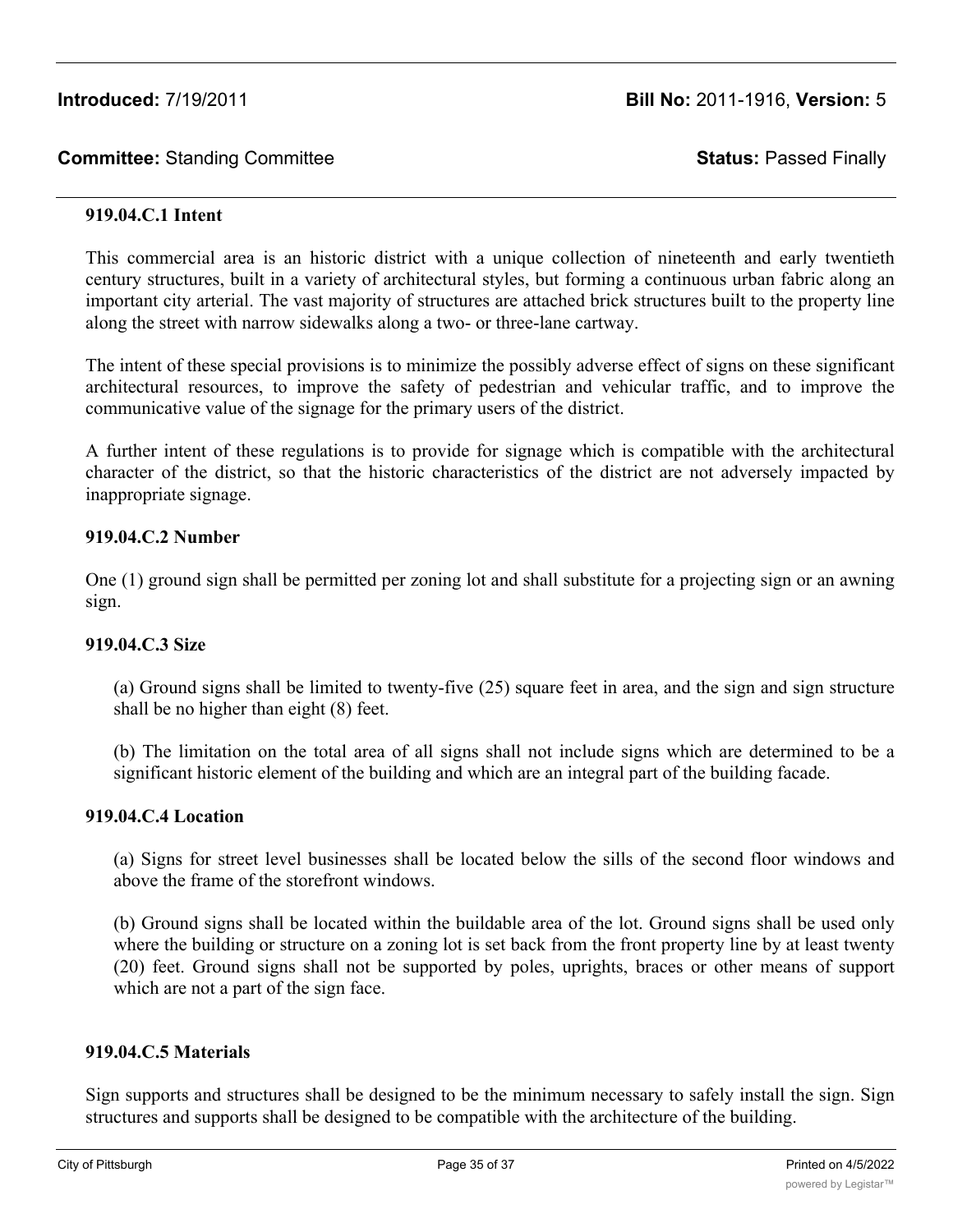# **919.05 Temporary Event Signs**

Temporary event signs shall be permitted by an Administrator's Exception, pursuant to the following restrictions:

1. The signs shall be prohibited in all residential zoning districts and in all historic districts designated pursuant to Title XI of this Code;

2. The signs shall be posted for consecutive days, but not more than thirty (30) consecutive days;

3. There shall not be more than five (5) signs for a single event approved pursuant to this section;

4. Signs for the same event shall not be approved, pursuant to this section, more than once per calendar year;

5. Any sponsorship logos or trademarks shall not cover more than fifteen (15%) percent of the sign face;

6. The signs shall not be larger than 378 square feet;

7. The signs shall not contain any flashing text or graphics;

8. The signs shall not contain any animation;

**Section 3.** The Pittsburgh Code, Title Nine, Zoning Code, Article VII, Chapter 921, Nonconformities, is hereby amended as follows:

#### **921.02.B Abandonment**

## **921.02.B.1 Effect of Abandonment**

Once abandoned, a nonconforming use shall not be reestablished or resumed. Any subsequent use or occupancy of the structure or land site must conform with the regulations of the district in which it is located and all other applicable requirements of this Code.

## **921.02.B.2 Evidence of Abandonment**

A nonconforming use shall be presumed abandoned when any one (1) of the following has occurred:

(a) A less intensive use has replaced the nonconforming use;